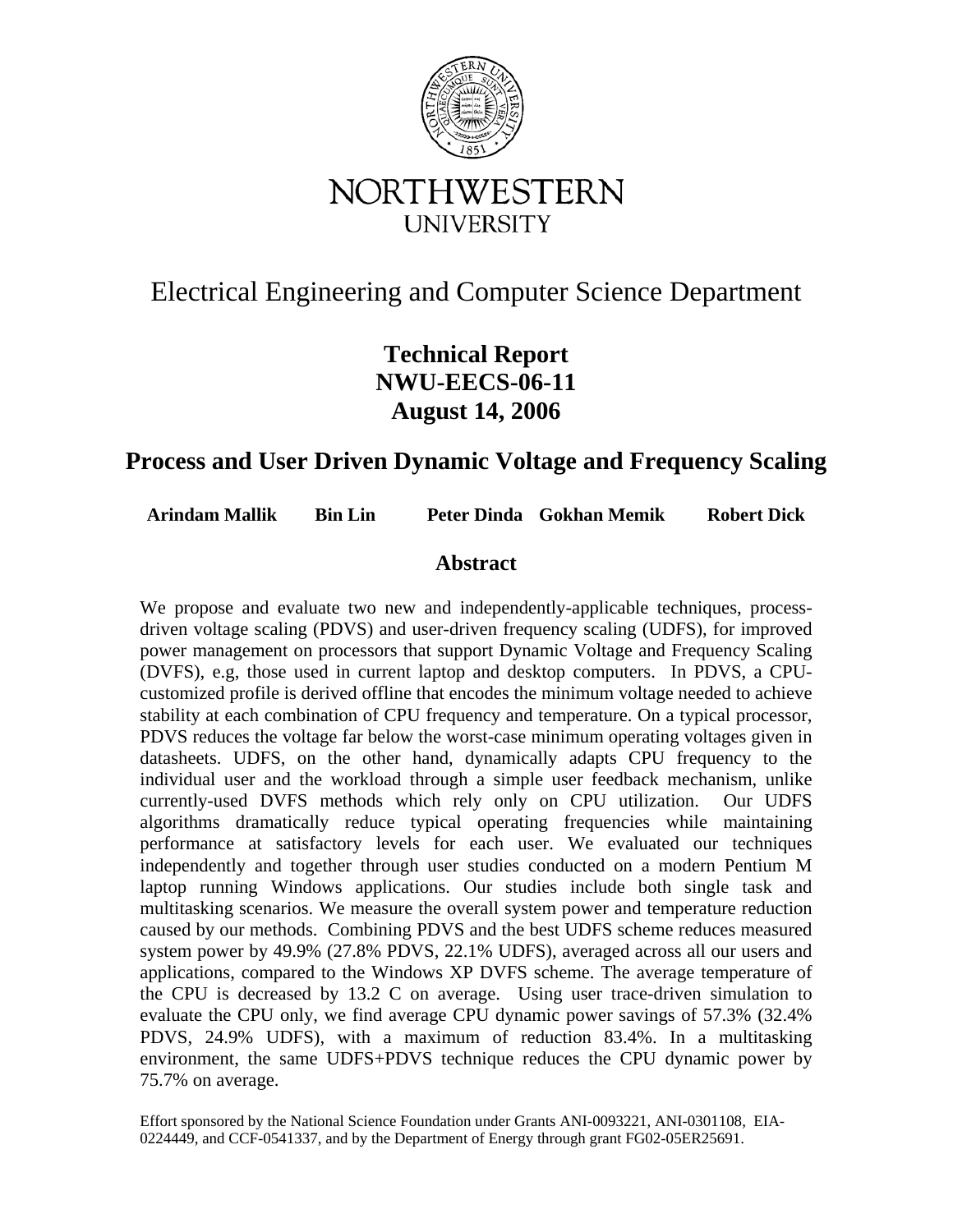**Keywords:** DVFS (Dynamic Voltage and Frequency Scaling), power management, human-computer interaction, process variation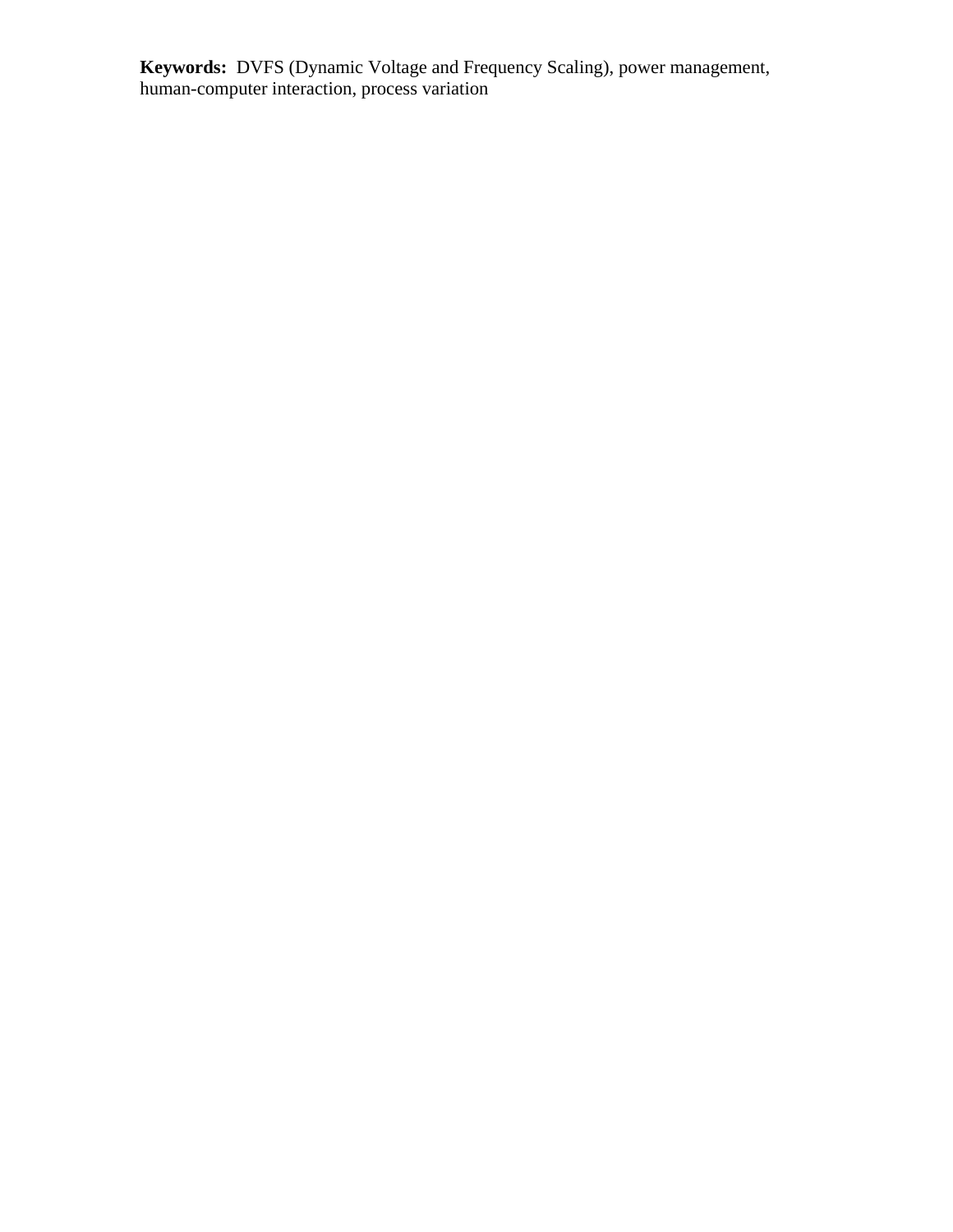## **Process and User Driven Dynamic Voltage and Frequency Scaling**

Arindam Mallik Bin Lin Peter Dinda Gokhan Memik Robert Dick Department of Electrical Engineering and Computer Science, Northwestern University {arindam, binlin, pdinda, memik, dickrp}@eecs.northwestern.edu

## **Abstract**

*We propose and evaluate two new and independentlyapplicable techniques, process-driven voltage scaling (PDVS) and user-driven frequency scaling (UDFS), for improved power management on processors that support Dynamic Voltage and Frequency Scaling (DVFS), e.g, those used in current laptop and desktop computers. In PDVS, a CPU-customized profile is derived offline that encodes the minimum voltage needed to achieve stability at each combination of CPU frequency and temperature. On a typical processor, PDVS reduces the voltage far below the worst-case minimum operating voltages given in datasheets. UDFS, on the other hand, dynamically adapts CPU frequency to the individual user and the workload through a simple user feedback mechanism, unlike currentlyused DVFS methods which rely only on CPU utilization. Our UDFS algorithms dramatically reduce typical operating frequencies while maintaining performance at satisfactory levels for each user. We evaluated our techniques independently and together through user studies conducted on a modern Pentium M laptop running Windows applications. Our studies include both single task and multitasking scenarios. We measure the overall system power and temperature reduction caused by our methods. Combining PDVS and the best UDFS scheme reduces measured system power by 49.9% (27.8% PDVS, 22.1% UDFS), averaged across all our users and applications, compared to the Windows XP DVFS scheme. The average temperature of the CPU is decreased by* 13.2 ◦*C on average. Using user trace-driven simulation to evaluate the CPU only, we find average CPU dynamic power savings of 57.3% (32.4% PDVS, 24.9% UDFS), with a maximum of reduction 83.4%. In a multitasking environment, the same UDFS+PDVS technique reduces the CPU dynamic power by 75.7% on average.*

## **1 Introduction**

The increasing importance of low-power VLSI design has resulted in numerous power-reduction techniques in circuits, architectures, and operating systems. Energy consumption has traditionally been one of the primary design criteria for mobile systems. It determines battery life and is therefore of great importance to end-users of mobile systems, a huge and growing population. In line-powered systems, on the other hand, energy consumption is important due to its impact on power dissipation, which affects cost and noise. As manufacturing technologies are enhanced, more and more transistors can be packed into a given area, increasing the power density. As a result, in highend microprocessors, the chip temperature during execution is elevated, affecting performance, reliability, and integrated circuit (IC) lifetime.

Dynamic Voltage and Frequency Scaling (DVFS) is one of the most commonly used power reduction techniques in highperformance processors. DVFS varies the frequency and voltage of a microprocessor in real-time according to processing needs. Although there are different versions of DVFS, at its core DVFS adapts power consumption and performance to the current workload of the CPU. Specifically, existing DVFS techniques in high-performance processors select an operating point (CPU frequency and voltage) based on the utilization of the processor. While this approach integrates OS-level control, such control is pessimistic in the following respects:

- Existing DVFS techniques are pessimistic about the CPU. They assume worst-case manufacturing process variation and operating temperature by basing their policies on loose worst-case bounds given by the processor manufacturer. A voltage level for a given frequency is set such that all manufactured processors in that generation are guaranteed to work under worst-case assumptions, e.g., highest temperature and process variation.
- Existing DVFS techniques are pessimistic about the user. Indeed, they ignore the user, assuming that CPU utilization is a sufficient proxy. A high CPU utilization simply leads to a high frequency and high voltage, regardless of the user's satisfaction or expectation of performance.

In response to these observations, on which we elaborate in Sections 2.1 and 3.1, we have developed two new power

Effort sponsored by the National Science Foundation under Grants ANI-0093221, ANI-0301108, EIA-0224449, and CCF-0541337, and Department of Energy Grant FG02-05ER25691. Any opinions, findings and conclusions or recommendations expressed in this material are those of the authors and do not necessarily reflect the views of the National Science Foundation (NSF).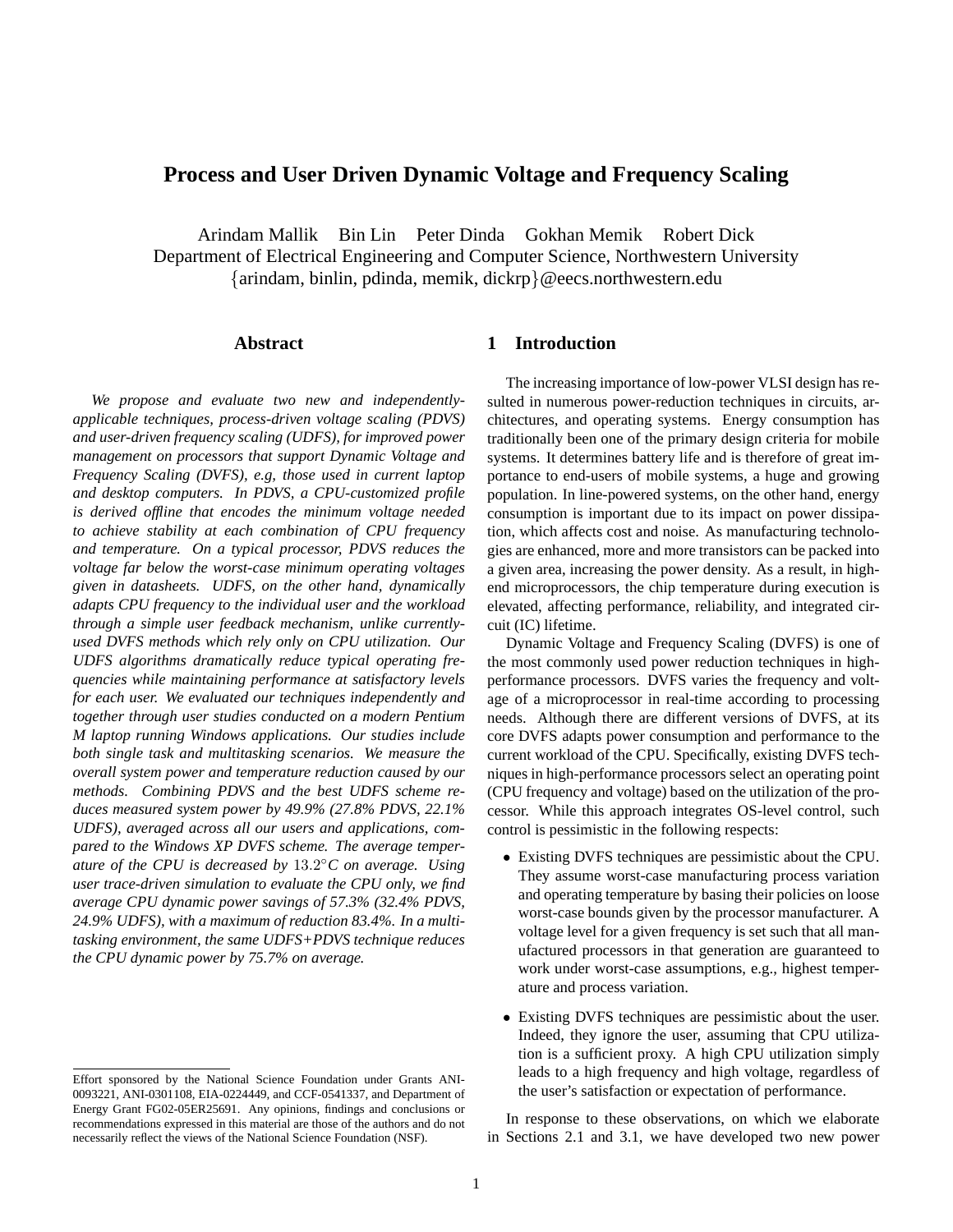management techniques that can be readily employed independently or together. In particular, we introduce the following techniques.

- Process-Driven Voltage Scaling (PDVS) creates a custom mapping from frequency and temperature to the minimum voltage needed for stability (Section 2.2). Hence, it takes advantage of process variation. This mapping is then used online to choose the operating voltage by taking into account the current operating temperature and frequency. Researchers have shown that process variation causes IC speed to vary up to 30% [2]. Hence, using a single supply voltage setting does not exploit the variation in slack present among processors. We propose to take advantage of this variation by a customization process that determines the slack of the *individual* processor, as well as its dependence on operating temperature. This offline measurement is then used online to set dynamically supply voltage based on frequency and temperature. The necessary processor voltage is also highly dependent on temperature, as is processor lifetime and reliability.
- User-Driven Frequency Scaling (UDFS) uses direct user feedback to drive an online control algorithm that determines the processor frequency (Section 3.2). We describe and evaluate two different frequency control algorithms. UDFS automatically adapts OS power management to user preferences. Processor frequency has strong effects on power consumption and temperature, both directly and also indirectly through the need for higher voltages at higher frequencies. Unlike voltage, however, the choice of frequency is directly visible to the end-user as it determines the performance. Just as there is variation among processors, there is also variation among users with respect to the satisfactory performance level for a given workload mix. We exploit this variation to customize frequency control policies dynamically to the user. Unlike previous work, on which we elaborate in Section 5, our approach employs direct feedback from the user during ordinary use of the machine.

We evaluate our techniques independently and together through user studies conducted on a modern Pentium M laptop running Windows applications. Our studies, described in detail in Section 4, include both single task and multitasking scenarios. We measure the overall system power and temperature reduction caused by our methods. Combining PDVS and the best UDFS scheme reduces measured system power by 49.9% (27.8% PDVS, 22.1% UDFS), averaged across all our users and applications, compared to the Windows XP DVFS scheme. The average temperature of the CPU is decreased by 13.2°C on average. Using user trace-driven simulation to evaluate the CPU only, we find average CPU dynamic power savings of 57.3% (32.4% PDVS, 24.9% UDFS), with a maximum of reduction 83.4%. In a multitasking environment, the same UDFS+PDVS technique reduces the CPU dynamic power by 75.7% on average.

## **1.1 Experimental setup**

Our experiments were done using an IBM Thinkpad T43p with a 2.13 GHz Pentium M-770 CPU and 1 GB memory running Microsoft Windows XP Professional SP2. Although eight different frequency levels can be set on the Pentium M-770 processor, only six can be used due to limitations in the SpeedStep technology.

In all of our studies, we make use of three application tasks, some of which are CPU intensive and some of which frequently block while waiting for user input:

- Creating a presentation using Microsoft PowerPoint 2003 while listening to background music using Windows Media Player 10. The user duplicates a presentation consisting of complex diagrams involving drawing and labeling, starting from a hard copy of a sample presentation.
- Watching a 3D Shockwave animation using the Microsoft Internet Explorer web browser. The user watches the animation and is encouraged to press the number keys to change the camera's viewpoint. The animation was stored locally. Shockwave options were configured so that rendering was done entirely in software on the CPU.
- Playing the FIFA 2005 Soccer game. FIFA 2005 is a popular and widely-used First Person Shooter game. There were no constraints on user gameplay.

In the following sections, we describe the exact durations of these tasks for each user study and additional tasks the user was asked to undertake. In general, our user studies are doubleblind, randomized, and intervention-based. The default Windows DVFS scheme is used as the control. We developed a user pool by advertising our studies within Northwestern University. We selected a random group of users from among those who responded to our advertisement. While many of the selected users were CS, CE, or EE graduate students, our users included staff members and undergraduates from the humanities. Each user was paid \$15 for participating. Our studies ranged from number of users  $n = 8$  to  $n = 20$ , as described in the material below.

## **2 Process-Driven Voltage Scaling (PDVS)**

Current DVFS techniques are pessimistic about the processor, which leads them to often use higher voltages than necessary for stable operation, especially when they have low temperatures. We elaborate on this pessimism and then explain our response to it, process-driven voltage scaling (PDVS). Evaluations of PDVS are given in Section 4.

## **2.1 Pessimism about the CPU**

In this section, we analyze the minimum stable voltages of a CPU under different operating conditions. The *minimum stable*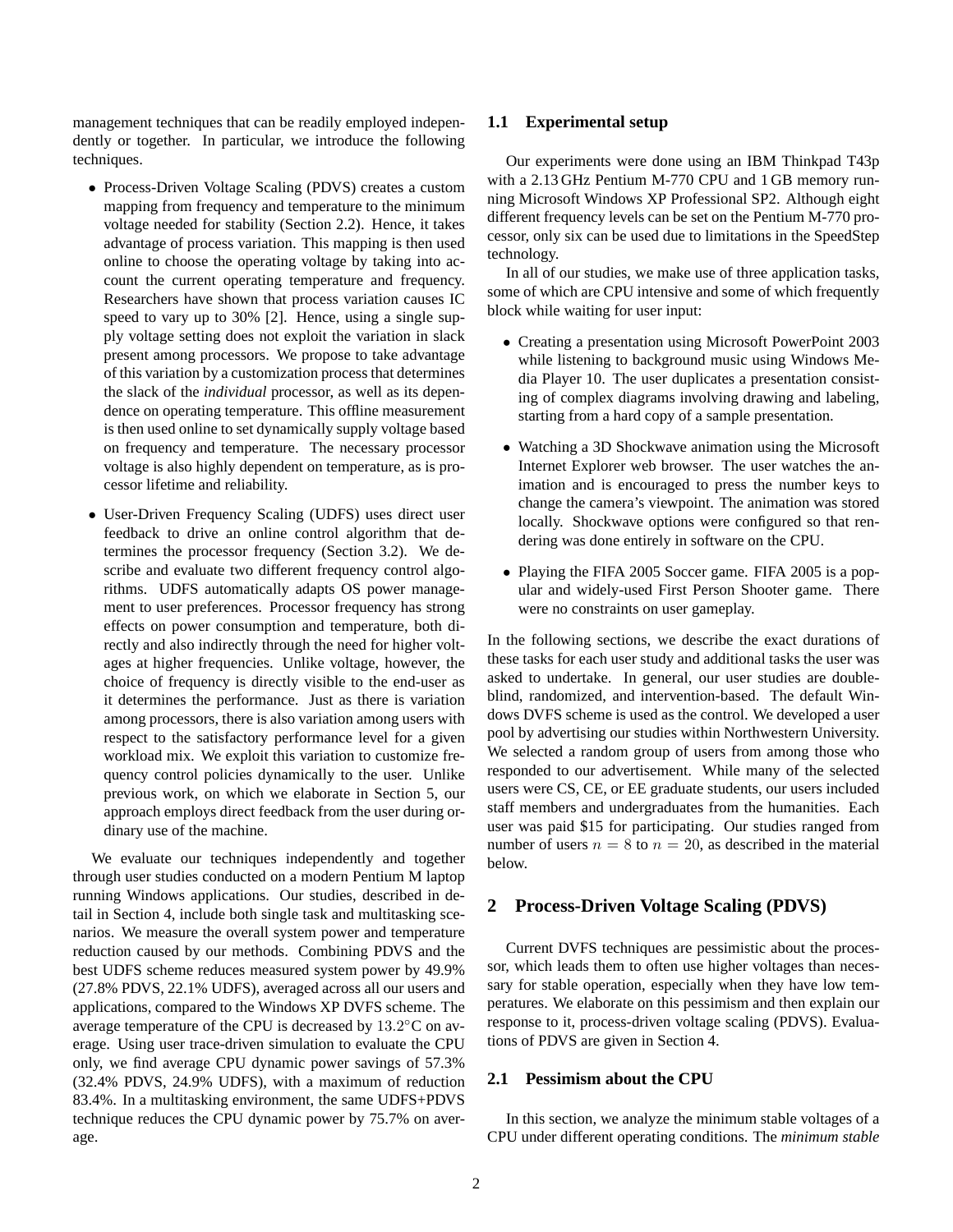*voltage* is defined as the supply voltage that guarantees correct execution for a given processing and environmental conditions. It is mainly determined by the critical path delay of a circuit. This delay consists of two components: transistor gate delay and wire delay. Gate delay is inversely related to the operating voltages used in the critical paths of the circuit. Furthermore, temperature affects the delay. Carrier mobility in MOS transistors decreases with increasing temperature, i.e., hot transistors switch more slowly. Wire delay is also temperature-dependent and increases under higher current/temperature conditions. The maximum operating frequency  $(F_{max})$  varies in direct proportion to the sustained voltage level in the critical timing paths, and inversely with temperature-dependent RC delay [26]. In addition to the operating conditions, which dynamically change, process variations also have an important impact on the minimum voltage sufficient for stable operation. Even in identical environments, a variation in time slack is observed among all the manufactured processors of the same manufactured family. As a result, each processor reacts differently to changes. For example, although two processors can run safely at 2.8 GHz at the default supply voltage, it is conceivable that the minimum supply voltages for them will differ. Customizing voltage choices for individual processors adapts to, and exploits, these variations. Despite these known effects of process variation and temperature on minimum stable voltage, DVFS ignores them: for a given frequency, the traditional DVFS scheme uses a single voltage level for all the processors within a family at all times.

The dynamic power consumption of a processor is directly related to frequency and supply voltage and can be expressed using the formula  $P = V^2CF$ , which states that power is equal to the product of voltage squared, capacitance, and frequency. In addition to its direct impact on the power consumption, reliable operation at increased frequency demands increased supply voltage, thereby having an indirect impact on the power consumption. In general, if the frequency is reduced, a lower voltage can be safely used.

As processors, memories, and application-specific integrated circuits (ASICs) are pushed to higher performance and higher transistor density, processor thermal management is quickly becoming a first-order design concern. The maximum operating temperature of an Intel Pentium Mobile processor has been specified as  $100\degree$ C [14, 15]. As a general rule of thumb, the operating temperature of a processor can vary from  $50^{\circ}$ C to  $90^{\circ}$ C during normal operation. Thus, there is a large difference between normal and worst-case temperature.

We performed an experiment that reveals the relationship between operating frequency and minimum stable voltage of the processor at different temperature ranges. We used Notebook Hardware Control (NHC) [16] to set a particular  $V_{dd}$  value for each operating frequency supported by the processor. When a new voltage value is set, NHC runs an extensive CPU stability check. Upon failure, the system stops responding and computer needs to be rebooted. We execute a program that causes high CPU utilization and raises the temperature of the processor. When the temperature reaches a desired range, we perform the



**Figure 1. Minimum stable**  $V_{dd}$ .

CPU stability check for a particular frequency at a user-defined voltage value.

Table 1 shows the results of this study for the machine described in Section 1.1. For reference, we also show the nominal core voltage given in the datasheet [15]. Note that the nominal voltage is the voltage used by all the DVFS schemes by default. The results reveal that, even at the highest operating temperature, the minimum stable voltage is far smaller than the nominal voltage. The results also show that at lower operating frequencies, the effect of temperature on minimum stable voltage is not pronounced. However, temperature change has a significant impact on minimum stable voltage at higher frequencies. In particular, at 1.46 GHz, the core voltage value can vary by 5.6% for a temperature change of 30<sup>°</sup>C. This would cause a difference of 11.4% in dynamic power consumption. Figure 1 shows the relative change in supply voltages at different frequencies. Note that for all frequency levels above 1.20 GHz, the minimum stable voltage is affected by processor temperature.

As the results shown in Table 1 illustrate, there is an opportunity for power reduction if we exploit the relationship between frequency, temperature, and the minimum stable voltage. The nominal supply voltage specified in the processor datasheet has a large safety margin over the minimum stable voltages. This is not surprising: worst-case assumptions were unnecessarily made at a number of design stages, e.g., about temperature. Conventional DVFS schemes are therefore pessimistic about particular *individual* CPUs, often choosing higher voltages than are needed to operate safely. In addition, they omit the effect of temperature, losing the opportunity to save further power.

## **2.2 Technique**

We have developed a methodology for exploiting the process variation described in Section 2.1 that can be used to make *any* voltage and frequency scaling algorithm less pessimistic about the CPU and its temperature, thereby permitting a reduction in power consumption.

Our technique uses offline profiling of the processor to find the minimum stable voltages for different combinations of temperature and frequency. Online temperature and frequency monitoring is then used to set the voltage according to the pro-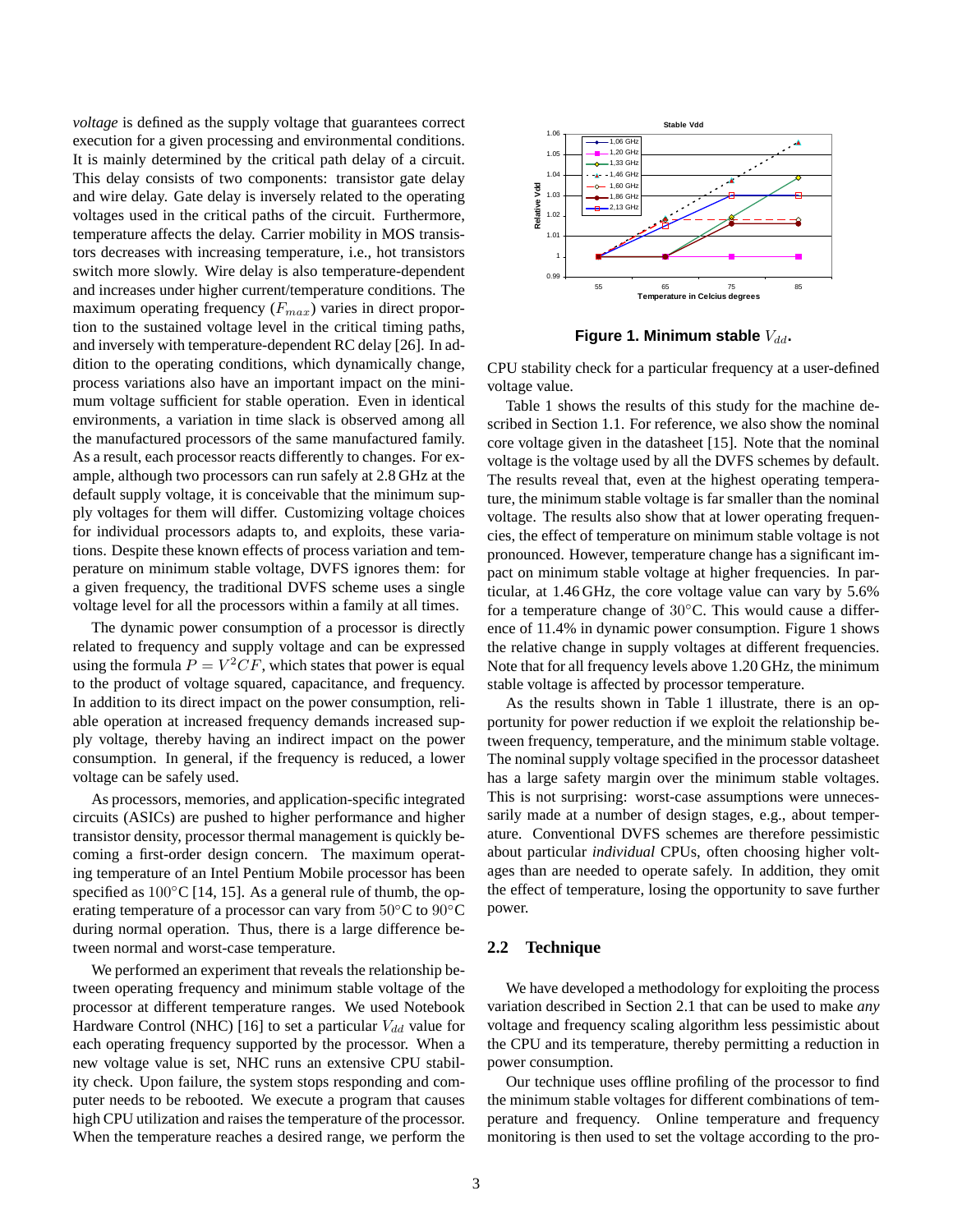| Operating   | Nominal | Stable $V_{dd}$ (V) at temp ranges ( $^{\circ}$ C) |           |           |           |  |
|-------------|---------|----------------------------------------------------|-----------|-----------|-----------|--|
| Freq. (MHz) | Voltage | $52 - 57$                                          | $62 - 67$ | $72 - 77$ | $82 - 87$ |  |
| 800         | 0.988   | 0.736                                              | 0.736     | 0.736     | 0.736     |  |
| 1,060       | 1.068   | 0.780                                              | 0.780     | 0.780     | 0.780     |  |
| 1,200       | 1.100   | 0.796                                              | 0.796     | 0.796     | 0.796     |  |
| 1,330       | 1.132   | 0.844                                              | 0.844     | 0.860     | 0.876     |  |
| 1,460       | 1.180   | 0.876                                              | 0.892     | 0.908     | 0.924     |  |
| 1,600       | 1.260   | 0.908                                              | 0.924     | 0.924     | 0.924     |  |
| 1,860       | 1.324   | 1.004                                              | 1.004     | 1.020     | 1.020     |  |
| 2,130       | 1.404   | 1.084                                              | 1.100     | 1.116     | 1.116     |  |

Table 1. Minimum stable  $V_{dd}$  for different operating frequencies and temperatures.

file. The offline profiling is virtually identical to that of Section 2.1 and needs to be done only once. To apply our scheme, the temperature is read from the online sensors that exist in the processor. The frequency, on the other hand, is determined by the dynamic frequency scaling algorithm in use. By setting the voltage based on the processor temperature, frequency, and profile, we adapt to the operating environment. While the frequency can be readily determined (or controlled), temperature changes dynamically. Hence, the algorithm should have builtin filtering and headroom to account for this fact. Therefore, our algorithm behaves conservatively and sets the voltage such that even if there is a change of  $5^{\circ}$ C in temperature before the next reading (which happens every second), the processor will continue working correctly.

To determine processor reliability when using reduced operating voltage, programs were run to test the stability of different processor components, e.g., the ALU, at lower voltages. We have set the processor to work at modified supply voltages as indicated in Table 1. We have worked with the same settings for approximately two months without any failures. Although observing the stable operation of one machine does not prove reliability, it gives evidence that the proposed approach is feasible. We are exploiting processor-dependent and temperaturedependent characteristics in order to minimize power consumption under a fixed constraint on reliability. This approach will be applicable to the majority of the processors with varying impact based on the amount of time slack available for the particular processor and temperature.

## **3 User-Driven Frequency Scaling (UDFS)**

Current DVFS techniques are also pessimistic about the user, which leads them to often use higher frequencies than necessary for satisfactory performance. In this section, we elaborate on this pessimism and then explain our response to it, user-driven frequency scaling (UDFS). Evaluations of UDFS algorithms are given in Section 4.

UDFS builds on insights first exposed in our work exploring user comfort with resource borrowing [13] and in using direct user input in CPU scheduling [17].

## **3.1 Pessimism about the user**

Current software that drives DVFS is pessimistic about the individual user's reaction to the slowdown that may occur when CPU frequency is reduced. Typically, the frequency is tightly tied to CPU usage. A burst of computation due to, for example, a mouse or keyboard event brings utilization quickly up to 100% and drives frequency, voltage, and power consumption up along with it. CPU-intensive applications also immediately cause an almost instant increase in operating frequency and voltage.

In both cases, the CPU utilization is functioning as a proxy for user comfort. Is it a good proxy? To find out, we conducted a small  $(n = 8)$  randomized user study, comparing four processor frequency strategies including dynamic, static low frequency (1.06 GHz), static medium frequency (1.33 GHz), and static high frequency (1.86 GHz). The dynamic strategy is the default DVFS used in Windows XP Professional. Note that the processor maximum frequency is 2.13 GHz. We allowed the users to acclimate to the full speed performance of the machine and its applications for 4 minutes and then carried out the tasks described in Section 1.1, with the following durations:

- PowerPoint (4 minutes in total, 1 minute per strategy)
- Shockwave (80 seconds in total, 20 seconds per strategy)
- FIFA (4 minutes in total, 1 minute per strategy)

Users verbally ranked their experiences after each task/strategy pair on a scale of 1 (discomfort) to 10 (very comfortable). Note that for each application, strategies were tested in random order.

Figure 2 illustrates the results of the study in the form of overlapped histograms of the participants' reported comfort level for each of four strategies. Consider Figure 2(a), which shows results for the PowerPoint task. The horizontal axis displays the range of comfort levels allowed in the study and the vertical axis displays the count of the number of times that level was reported. The other graphs are similar.

User comfort with any given strategy is highly dependent on the application. For PowerPoint, the strategies are indistinguishable in their effectiveness. For this task, we could simply set the frequency statically to a very low value and never change it, presumably saving power. For animation, a higher static level is preferred but the medium and high frequencies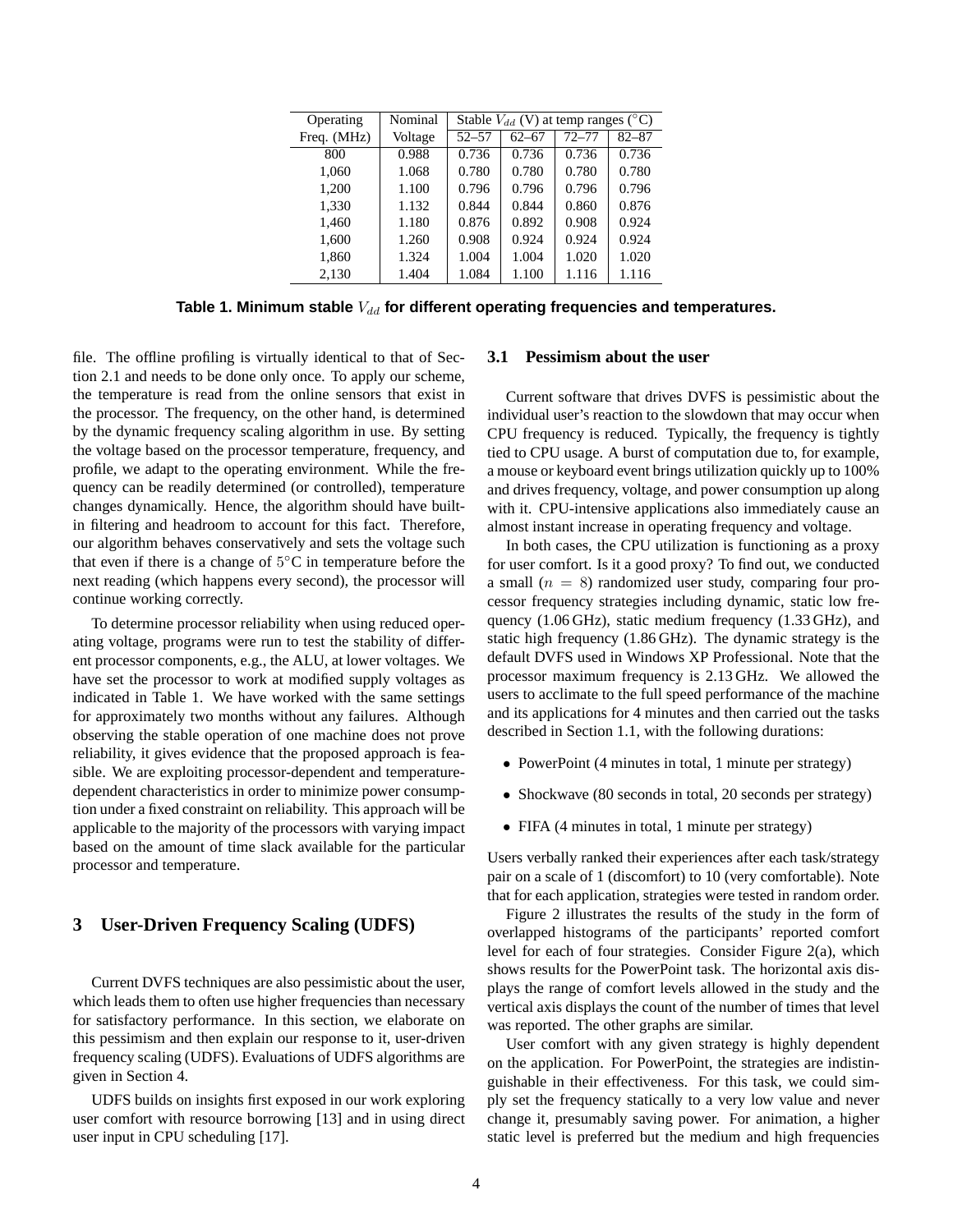

(a) Microsoft PowerPoint.

(b) 3D Shockwave animation.



(c) FIFA Game.



are statistically indistinguishable from the dynamic strategy despite not using as high a frequency. For the game, the high static setting is needed to match the satisfaction level of the dynamic strategy. However, that setting does not use the highest possible frequency, which was used by the dynamic strategy throughout the experiment.

Comfort with a given strategy is strongly user-dependent, i.e., it is important to note that for any particular strategy, there is considerable spread in the reported comfort levels. Our dynamic policy automatically adapts to different users and applications. Hence, it can reduce power consumption while still achieving high user satisfaction.

## **3.2 Technique**

To implement user-driven frequency scaling, we have built a system that consists of client software that runs as a Windows toolbar task as well as software that implements CPU frequency and temperature monitoring. In the client, the user can express discomfort at any time by pressing the F11 key (the use of other keys or controls can be configured). These events drive

the UDFS algorithm. The algorithm in turn uses the Windows API to control CPU frequency. We monitor the CPU frequency using Windows Performance Counter and Log [20] and temperature using CPUCool [28].

It is important to note that a simple strategy that selects a static frequency for an application (and/or for a user) is inadequate for three reasons. First, each user will be satisfied with a different level of performance for each application. Finding these levels statically would be extremely time consuming. Second, typical users multitask. Capturing the effects of multiple applications would necessitate examining the power set of the application set for each individual user, resulting in a combinatoric explosion in the offline work to be done. Finally, even when a user is working with a single application, the behavior of the application and the expected performance varies over time. Applications go through phases, each with potentially different computational requirements. In addition, the user's expected performance is also likely to change over time as the user's priorities shift. For these reasons, a frequency scaling algorithm should dynamically adjust to the user's needs.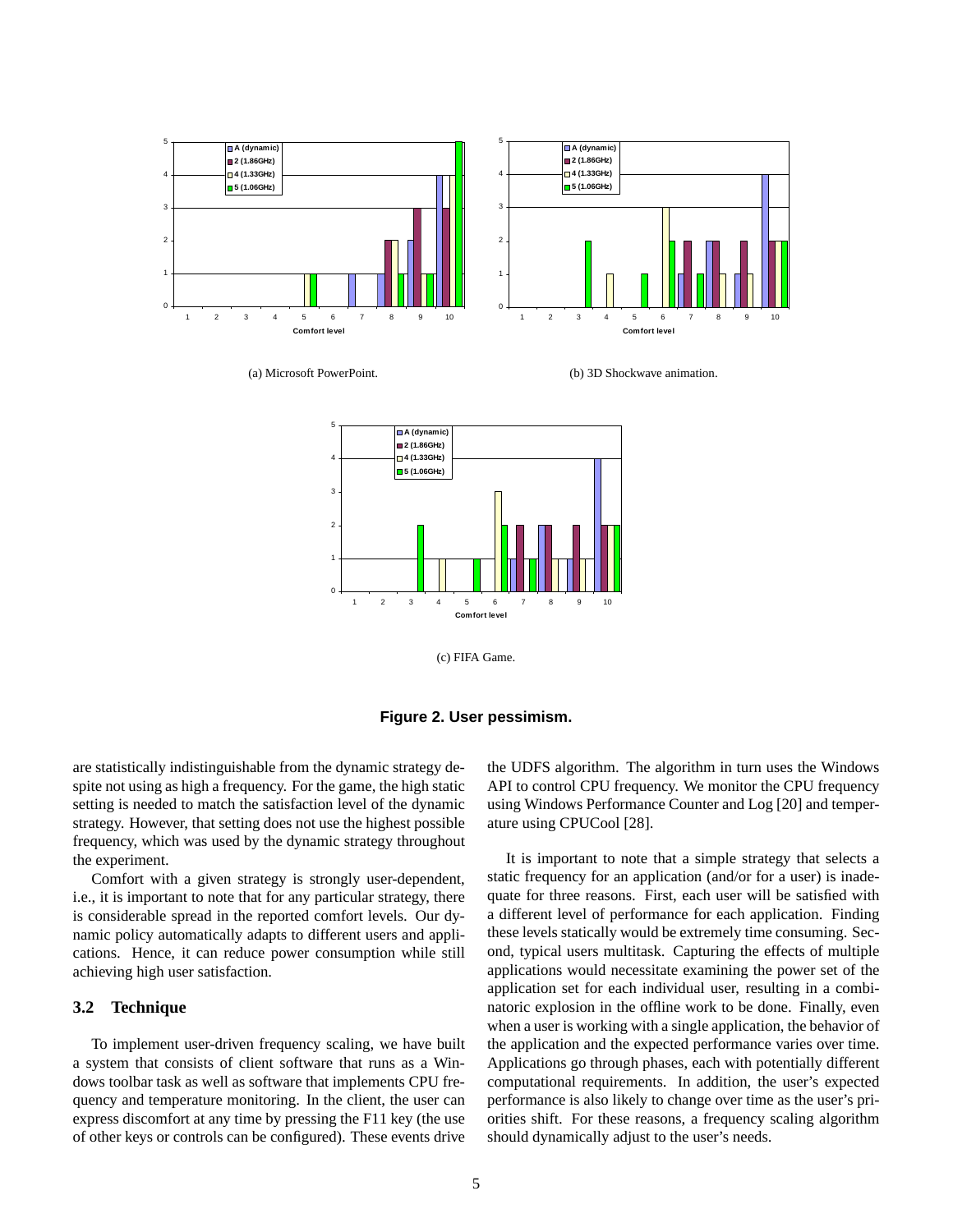In response to these observations, we designed two algorithms that respond to user experience feedback indicated via button presses.

#### **3.2.1 UDFS1 Algorithm**

UDFS1 is an adaptive algorithm that can be viewed as an extension/variant of the TCP congestion control algorithm. The TCP congestion control algorithm [24, 27, 3, 9] is designed to adapt the send rate dynamically to the available bandwidth in the path. A congestion event corresponds to a user button press, send rate corresponds (inversely) to CPU frequency, and TCP acknowledgments correspond to the passage of time.

UDFS1 has two state variables:  $r$ , the current control value (CPU frequency) and  $r_t$  (the current threshold). Adaptation is controlled by three constant parameters:  $\rho$ , the rate of increase,  $\alpha = f(\rho)$ , the slow start speed, and  $\beta = g(\rho)$ , the additive increase speed. Like TCP, UDFS1 operates in three modes, as described below.

- Slow Start (Exponential Increase): If  $r < r_t$ , we increase r exponentially fast with time (e.g.,  $r \propto 2^{\alpha t}$ ). Note that frequency settings for most processors are quantized and thus the actual frequency changes abruptly when quantization levels are crossed.
- User event avoidance (Additive Increase): If no user feedback is received and  $r \geq r_t$ , r increases linearly with time,  $r \propto \beta t$ .
- User event (Multiplicative Decrease): When the user expresses discomfort at level r we immediately set  $r_t$  =  $r_t - 1$  and set r to the initial (highest) frequency.

This behavior is virtually identical to that of TCP Reno, except for the more aggressive setting of the threshold.

Additionally, unlike TCP Reno, we also control  $\rho$ , the key parameter that controls the rate of exponential and linear increase from button press to button press. In particular, for every user event, we update  $\rho$  via

$$
\rho_{i+1} = \rho_i \left( 1 + \gamma \times \frac{T_i - T_{AVI}}{T_{AVI}} \right)
$$

where  $T_i$  is the latest inter-arrival time between user events.  $T_{AVI}$  is the target mean inter-arrival time between user events, as currently preset by us.  $\gamma$  controls the sensitivity to the feedback.

We set our constant parameters ( $T_{AVI} = 120, \alpha = 1.5, \beta =$  $0.8, \gamma = 1.5$ ) based on the experience of two of the authors using the system. These parameters were subsequently used when conducting a user study to evaluate the system (Section 4). Ideally, we would empirically evaluate the sensitivity of UDFS1 performance to these parameters. However, it is important to note that any such study would require having real users in the loop, and thus would be quite slow. Testing five values of each parameter on 20 users would require 312 days (based on 8 users/day and 45 minutes/user). For this reason, we decided to

choose the parameters based on qualitative evaluation by the authors and then "close the loop" by evaluating the whole system with the choices.

Figure 3(a) illustrates the execution of the UDFS1 and Windows DVFS algorithms for a typical user during the FIFA game task. Note that Windows DVFS causes the system to run at the highest frequency during the whole execution period except the first few seconds. On the other hand, the UDFS1 scheme causes the processor frequency to increase only when the user expresses discomfort (by pressing the F11 key). Otherwise, it slowly decreases.

#### **3.2.2 UDFS2 Algorithm**

UDFS2 tries to find the lowest frequency at which the user feels comfortable and then stabilize there. For each frequency level possible in the processor, we assign an interval  $t_i$ , the time for the algorithm to stay at that level. If no user feedback is received during the interval, the algorithm reduces the frequency from  $r_i$ to  $r_{i+1}$ , i.e., it reduces the frequency by one level. The default interval is 10 seconds for all levels. If the user is irritated at control level  $r_i$ , we update all of our intervals and the current frequency level via:

$$
t_{i-1} = \alpha t_{i-1}
$$
  
\n
$$
t_k = \beta t_k, \forall k. k \neq i-1
$$
  
\n
$$
i = \min(i-1, 0)
$$

Here  $\alpha > 1$  is the rate of interval increase and  $\beta < 1$  is rate of interval decrease. In our study,  $\alpha = 2.5$  and  $\beta = 0.8$ . This strategy is motivated by the conjecture that the user was comfortable with the previous level and the algorithm should spend more time at that level. Again, because users would have to be in the inner loop of any sensitivity study, we have chosen the parameters qualitatively and evaluated the whole system using that choice, as described in Section 4. Figure 3(b) illustrates the execution of the algorithm for a representative user in the FIFA game task. Note that UDFS2 settles to a frequency of approximately 1.86 GHz, after which little interaction is needed.

## **4 Evaluation**

We now evaluate PDVS and UDFS in isolation and together. We compare against the native Windows XP DVFS scheme, displaying reductions in power and temperature.

Our evaluations are based on user studies, as described in Section 1.1 and elaborated upon here. For studies not involving UDFS, we trace the user's activity on the system as he uses the applications and the selections DVFS makes in response. For studies involving UDFS, the UDFS algorithm is used online to control the clock frequency in response to user button presses. We begin by studying PDVS as applied to the Windows DVFS scheme. Next, we compare DVFS against UDFS with and without PDVS. These evaluations concern dynamic CPU power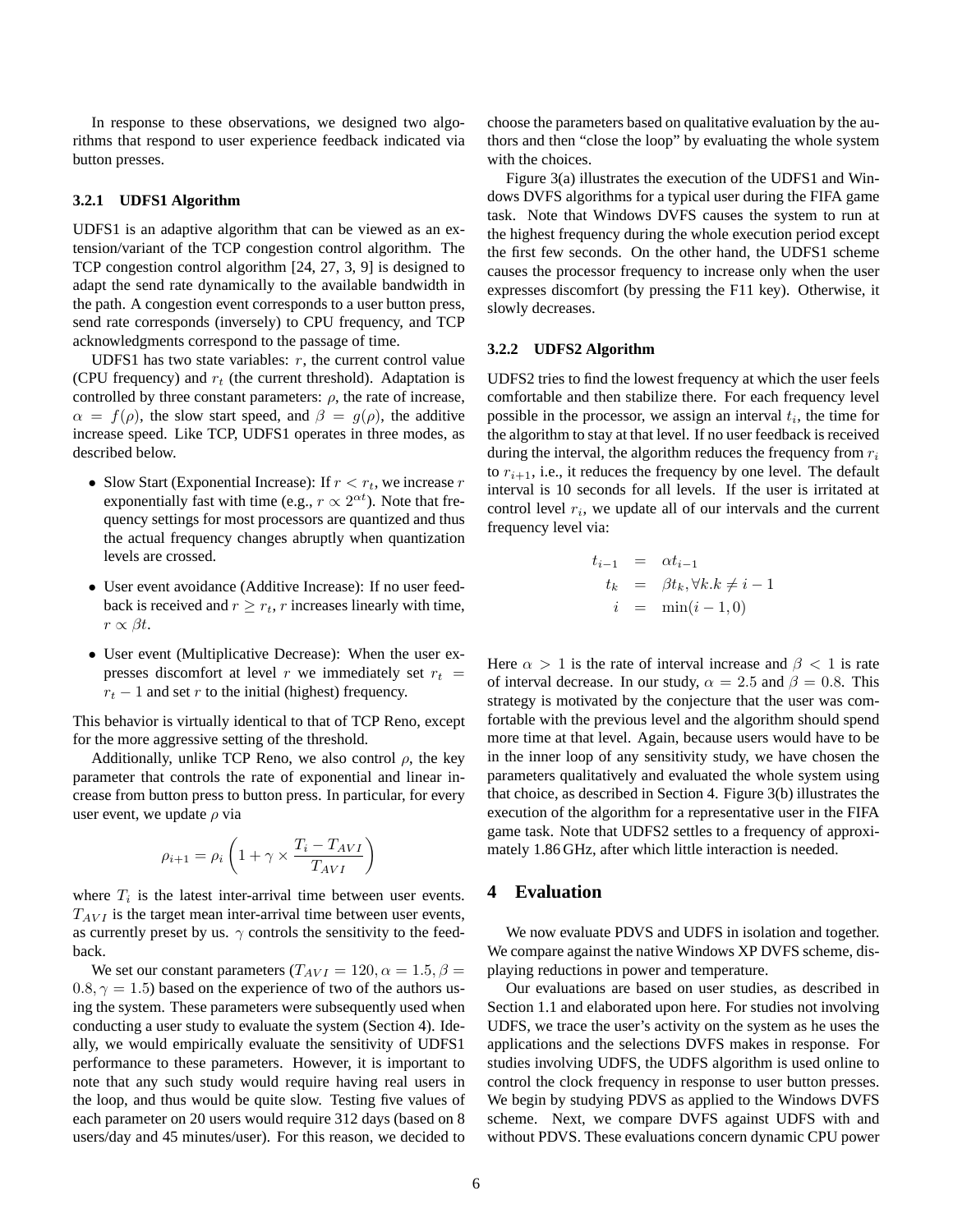

**Figure 3. The frequency for UDFS schemes during FIFA game for a representative user.**

and are done using trace-driven simulation. Next, we measure the system power used by DVFS, UDFS, and UDFS+PDVS through trace-driven emulation on actual hardware. In measurement, we consider not only power consumption, but also CPU temperature. Finally, we discuss a range of issues involving the amount of user feedback needed and the effects of multitasking.

The following claims are supported by the evidence given in this section:

- PDVS can be easily incorporated into any existing DVFS scheme, such as the default Windows scheme, and leads to dramatic reductions in power use by lowering voltage levels while maintaining processor stability.
- UDFS effectively employs user feedback to customize processor frequency to the individual user. This typically leads to significant power savings compared to existing dynamic frequency schemes that rely only on CPU utilization as feedback. The amount of feedback from the user is reasonable, and declines quickly over time as an application or set of applications is used.
- In most of the cases, the effects of PDVS and UDFS are synergistic: the power reduction of UDFS+PDVS is more than the sum of its parts.
- Multitasking increases the effectiveness of UDFS+PDVS.
- Together and separately, PDVS and UDFS typically decrease CPU temperature, often by large amounts, increasing both reliability and longevity. In addition, the effects of PDVS and UDFS on temperature are synergistic. UDFS+PDVS provides higher reductions than the sum of its parts.

## **4.1 PDVS**

Using the experimental setup described in Section 1.1, we evaluated the effects of PDVS on the default Windows XP DVFS scheme. In particular, we run the DVFS scheme, recording frequency, then determine the power saving possible by setting voltages according to PDVS instead of using the nominal voltages of DVFS.

Table 4.1 illustrates the average results, comparing stock Windows DVFS and our DVFS+PDVS scheme. The baseline case in this experiment is running the system with the highest possible CPU frequency and its corresponding nominal voltage. The maximum power savings due to dynamic frequency scaling with nominal voltages are observed for PowerPoint. For this application, the system ran at the lowest clock frequency most of the time, resulting in a reduction of 83.1% for the native DVFS scheme. DVFS+PDVS reduces the power consumption by 90.7%, improving the effectiveness of DVFS by 45.4%.

For the Shockwave animation and the FIFA game, the power reductions due to dynamic frequency scaling are negligible because the Windows DVFS scheme runs the processor at the highest frequency most of the time. DVFS+PDVS, however, improve the energy consumption of the system by approximately 40%, compared to the baseline. These results clearly demonstrate the benefits of process-driven voltage scaling.

The third column in Table 4.1 records the average reduction in power consumption when PDVS scheme is implemented over native DVFS. For all the three applications, the observed improvement is 40.9% on average (45.4%, 38.7%, and 38.7%, respectively). The highest improvement seen in the PowerPoint application because system runs at the lowest frequency most of the time. As shown in Table 1, the relative difference in nominal voltage and minimum stable voltage is higher at lower frequencies.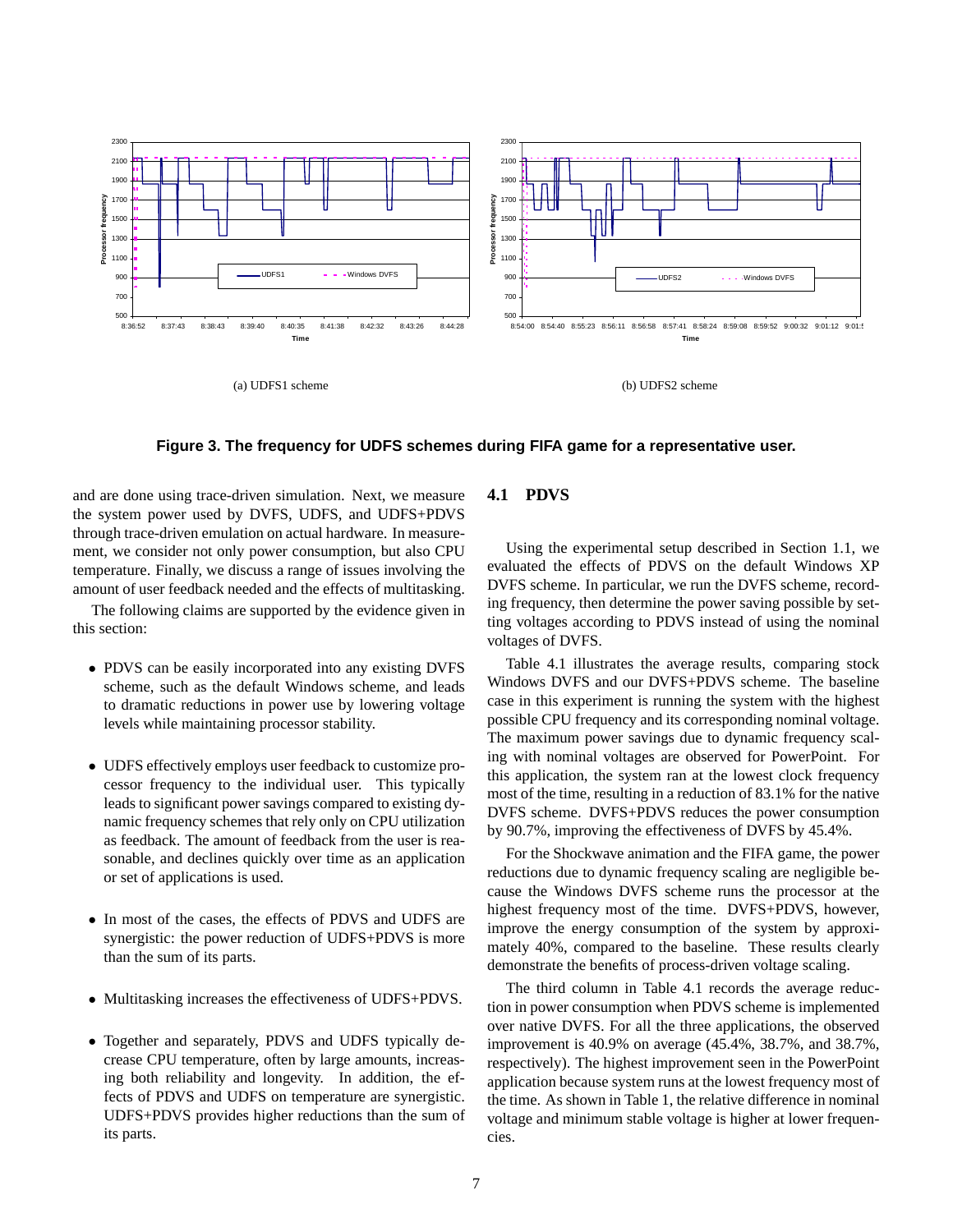|                        |             | Power Reduction (%) | Improvement $(\%)$ |  |
|------------------------|-------------|---------------------|--------------------|--|
| Application            |             | over Max Freq.      |                    |  |
|                        | <b>DVFS</b> | DVFS+PDVS           |                    |  |
| PowerPoint $+$ Music   | 83.08       | 90.67               | 45.38              |  |
| 3D Shockwave Animation | 3.19        | 40.67               | 38.72              |  |
| FIFA Game              | 1.69        | 39.69               | 38.64              |  |

**Table 2. Power reduction for Windows DVFS and DVFS+PDVS**

## **4.2 UDFS**

To evaluate the UDFS schemes, we ran a study with 20 users. Experiments were conducted as described in Section 1.1. Each user spent 45 minutes to

- 1. Fill out a questionnaire stating level of experience in the use of PCs, Windows, Microsoft PowerPoint, music, 3D animation video, and FIFA 2005 (2 minutes) from among the following set: "Power User", "Typical User", or "Beginner".
- 2. Read a one page handout (2 minutes).
- 3. Acclimate to the performance of our machine by using the above applications (5 minutes).
- 4. Perform the following tasks for UDFS1: Microsoft Power-Point plus music (4 minutes); 3D Shockwave animation (4 minutes); FIFA game (8 minutes).
- 5. Perform the same set of tasks for UDFS2.

Each user was instructed to press the F11 key upon discomfort with application performance. we recorded each such event as well as the CPU frequency over time.

Figure 4 illustrates the performance of the two algorithms in our study. The two columns represent UDFS1 and UDFS2 and the three rows represent the three applications. Each graph shows, as a function of time, the minimum, average, maximum, and standard deviation of CPU frequency, aggregated over our 20 users. Notice that almost all users felt comfortable using PowerPoint while the processor was running at the lowest frequency. As one might expect, the average frequency at which users are comfortable is higher for the Shockwave animation and the FIFA game. There is large variation in acceptable frequency among the users for the animation and game. Generally, UDFS2 achieves a lower average frequency than UDFS1. For both algorithms it is very rare to see the processor run at the maximum CPU frequency for these applications. Even the most sophisticated users were comfortable with running the tasks with lower frequencies than those selected by the dynamic Windows DVFS scheme. The effect of UDFS on CPU power consumption is presented in the following two sections.

## **4.3 UDFS+PDVS (CPU dynamic power, trace-driven simulation)**

To integrate PDVS and UDFS, we used the system described in Section 3.2, recording frequency over time. We then combine this frequency information with the offline profile and techniques described in Sections 2.1 and 2.2 to derive CPU power savings for UDFS with nominal voltages, UDFS+PDVS, and the default Windows XP DVFS strategy. We calculate the power consumption of the processor. We have also measured online the power consumption of the overall system, as described in Section 4.4.

We conducted a user study  $(n = 20)$  with exactly the same structure presented in Section 3.2, except that Windows XP DVFS was also considered. Figure 5 presents both individual user results and average results for UDFS1, UDFS1+PDVS, UDFS2, and UDFS2+PDVS. In each case, power savings over the default Windows DVFS approach are reported. To interpret the figure, first choose an application. Next, note the last two bars on the corresponding graph. These indicate the average performance of UDFS1 and UDFS2, meaning the percentage reduction in power use compared to Windows DVFS. Each bar is broken into two components: the performance of the UDFS algorithm without PDVS is the lower component and the improvement in performance of the algorithm combined with PDVS is the upper component. The remaining bars on the graph have identical semantics, but represent user-specific information.

For PowerPoint, UDFS1+PDVS and UDFS2+PDVS reduce power consumption by an average of 56%. The standalone UDFS algorithms reduce it by an average of 17–19%. User 3 with UDFS2 is anomalous. This user pressed the feedback button several times and as a result spent most of the time at high frequencies.

For the Shockwave animation, we see much more mixed responses from the users, although on average we reduce power by 55.1%. On average, UDFS1 and UDFS2 independently reduce the power consumption by 15.6% and 32.2%, respectively. UDFS2 performs better for this application because the users can be satisfied by ramping up to a higher frequency rather than the maximum frequency supported by the processor. Note that UDFS1 immediately moves to the maximum frequency on a button press. User 17 with UDFS1 is anomalous. This user wanted the system to perform better than the hardware permitted and thus pressed the button virtually continuously even when it was running at the highest frequency. Adding PDVS lowers average power consumption even more significantly. On average, the power is reduced by 49.2% (UDFS1+PDVS) and 61.0% (UDFS2+PDVS) in the combined scheme.

The FIFA game also exhibits considerable variation among users. Using conventional DVFS, the system always runs at the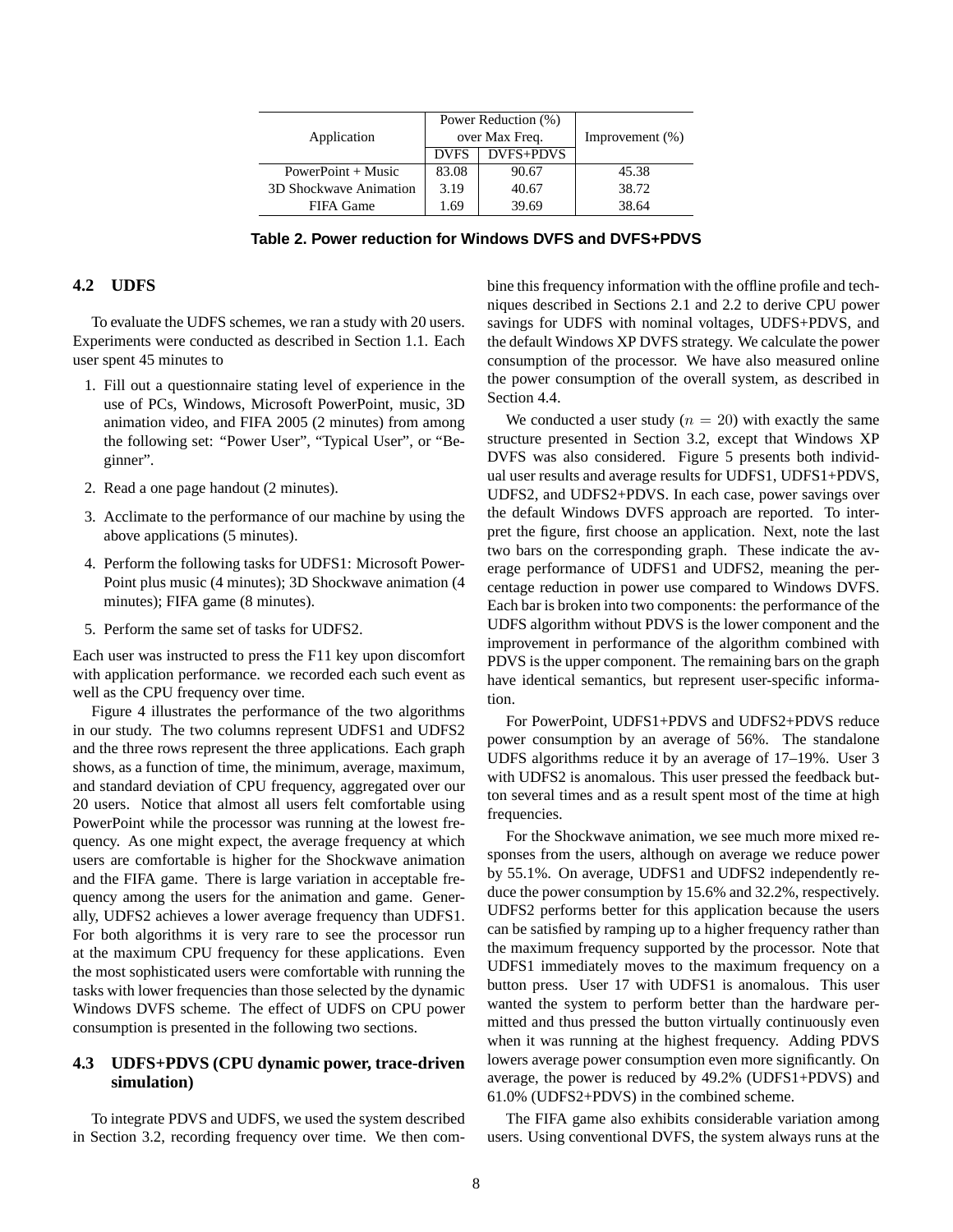

**Figure 4. Frequency over time for UDFS1 and UDFS2, aggregated over 20 users.**

highest frequency. The UDFS schemes try to throttle down the frequency over the time. They therefore reduce the power consumption even in the worst case (0.9% and 2.1% for UDFS1 and UDFS2, respectively) while achieving better improvements, on average (16.1% and 25.5%, respectively). Adding PDVS improves the average power savings to 49.5% and 56.7% for UDFS1 and UDFS2, respectively.

For the Shockwave animation and the FIFA game, we see a large variation among users, but in all cases the combined effect of PDVS and UDFS leads to power savings over Windows DVFS. On average, in the best case, the power consumption can be reduced by 57.3% over existing DVFS schemes for all three applications. This improvement is achieved by combining the UDFS2 (24.9%) and PDVS (32.4%) schemes.

*UDFS and PDVS are synergistic.* The UDFS algorithms let

us dramatically decrease the average frequency, and PDVS's benefits increase as the frequency is lowered. At higher frequencies, the relative change from the nominal voltage to the minimum stable voltage is lower than that at lower frequencies. In other words, the power gain from shifting to the minimum stable voltage is higher at the lower frequencies. However, at higher frequencies, PDVS also gains from the variation in minimum stable voltage based on temperature as shown in Table 1. These two different advantages of the PDVS result in power improvement at different frequencies.

User self-reported level of experience correlates with power improvement. For example, for FIFA, experienced users expect faster response from the system causing the system to runs at higher frequencies, resulting smaller power improvements. Our interpretation is that familiarity increases both expectations and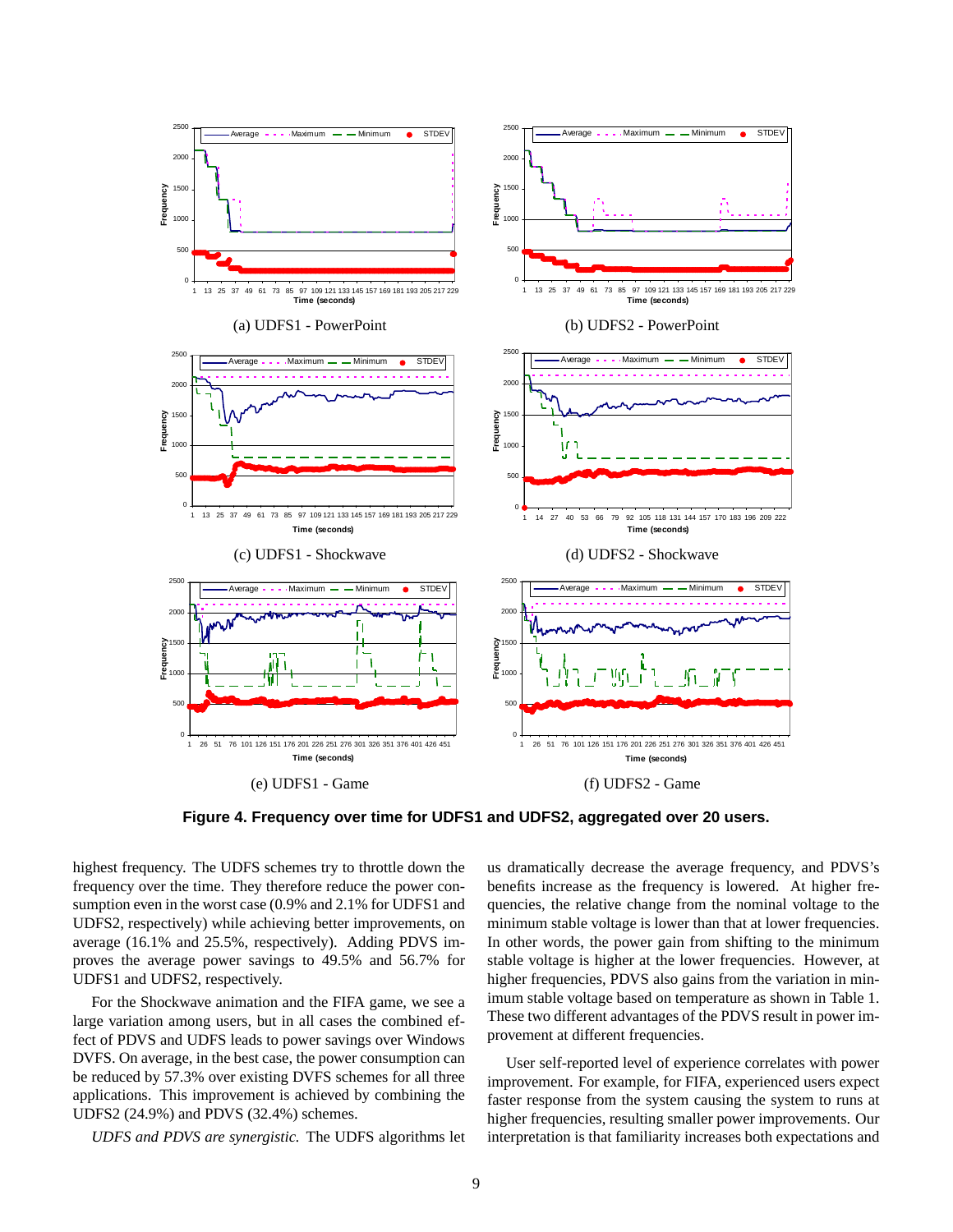



**Figure 5. Comparison of UDFS+PDVS and Windows XP DVFS.**

the rate of user feedback to the control agent, making annoyance with reduced performance more probable and thus leading to higher frequencies when using the UDFS algorithms.

## **4.4 UDFS+PDVS (System power and temperature measurement)**

To further measure the impact of our techniques, we replay the traces from the user study of the previous section on our laptop. The laptop is connected to a National Instruments 6034E data acquisition board attached to the PCI bus of a host workstation running Linux, which permits us to measure the power consumption of the entire laptop. The sampling rate is 10 Hz. Figure 6 shows the experimental setup. Note that during the measurements, we have turned off the display of the laptop to make our readings closer to the CPU power consumption. Ideally, we would have preferred to measure CPU power directly for comparison with results of the previous section, but we do not have the surface mount rework equipment needed to do so.

## **4.4.1 Power**

Figure 7 presents results for UDFS1, UDFS1+PDVS, UDFS2, and UDFS2+PDVS, showing the power savings over the default Windows DVFS approach.

For PowerPoint, UDFS1+PDVS and UDFS2+PDVS reduce power consumption by averages of 22.6% and 22.7%, respectively. For the Shockwave animation, although we see much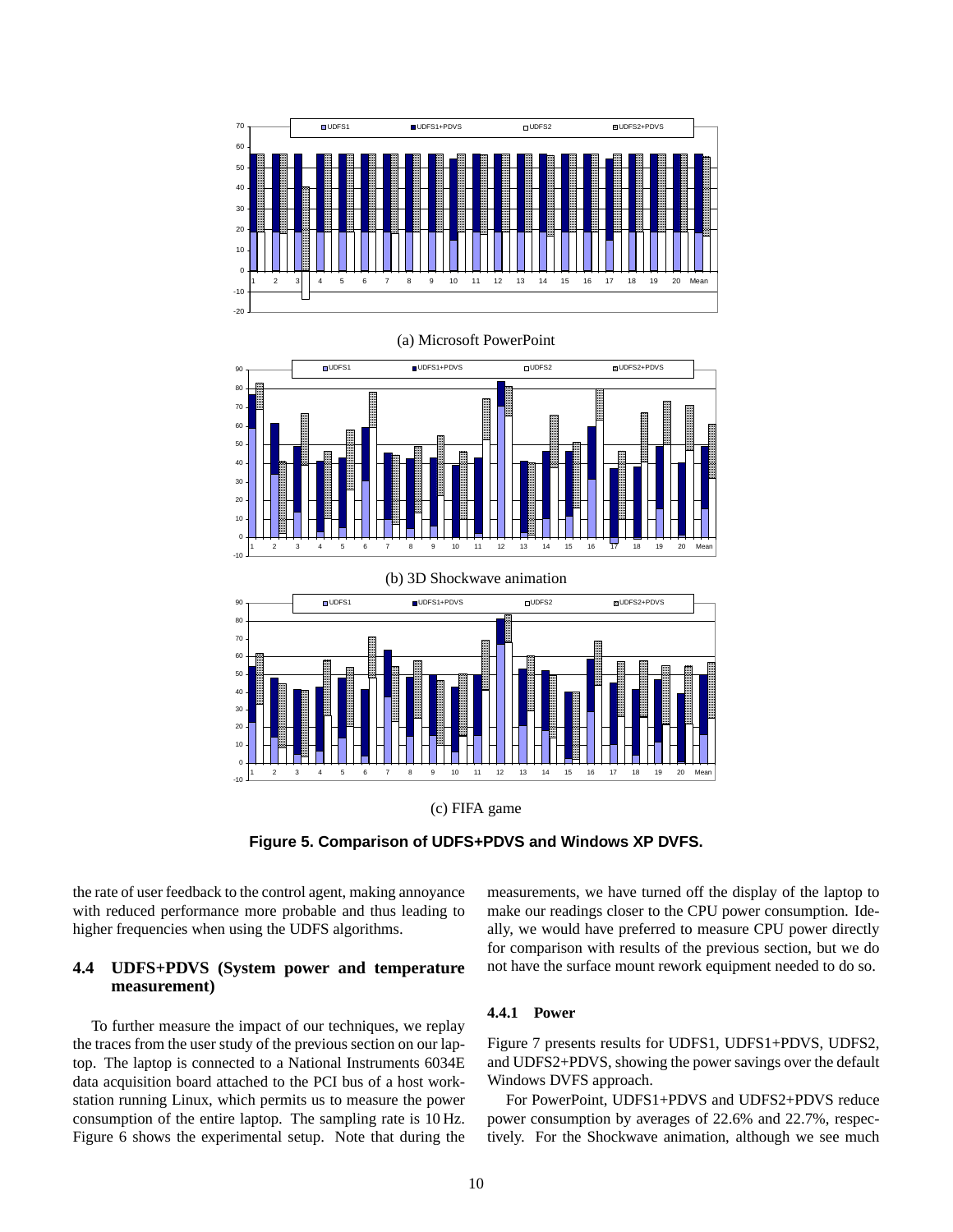

**Figure 6. Power measurement setup.**



**Figure 7. Power improvement of the overall system over Windows DVFS.**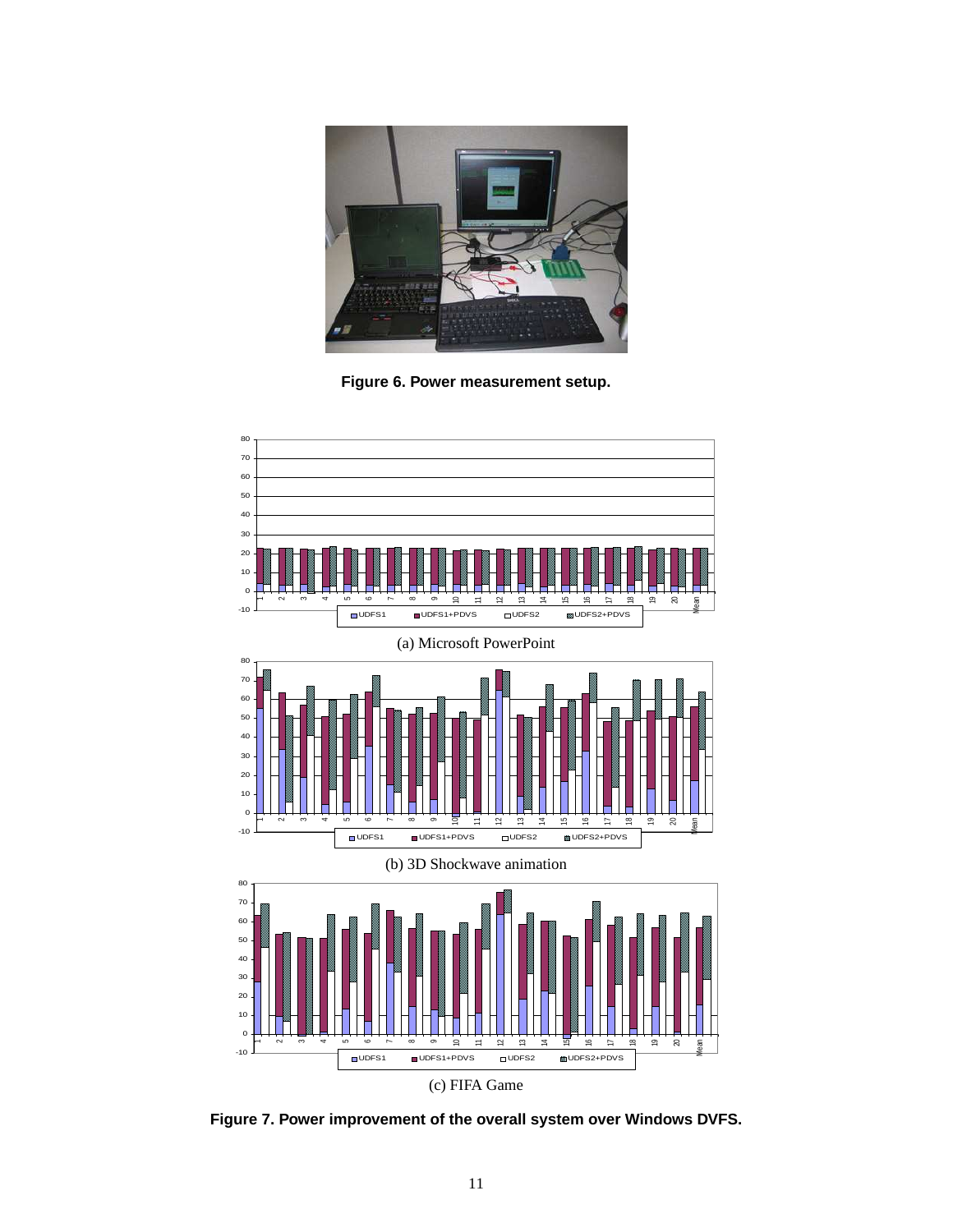more variety, UDFS1 and UDFS2 reduce the power consumption by 17.2% and 33.6%, respectively. Using UDFS together with PDVS lowers average power consumption by 38.8% and 30.4% with UDFS1 and UDFS2, respectively. The FIFA game also shows considerable variation among users. On average, we save 15.5% and 29.5% of the power consumption for UDFS1 and UDFS2, respectively. Adding PDVS improves the average power savings to 56.8% and 62.9% with UDFS1 and UDFS2, respectively.

On average, the power consumption of the overall system can be reduced by 49.9% for all three applications. This improvement is achieved by combining the UDFS2 scheme (22.1%) and PDVS scheme (27.8%).

The results presented in the previous section, and in this section, cannot be directly compared because the previous section reports the simulated power consumption of the CPU and this section reports the measured power consumption of the laptop. However, some conclusions can be drawn from the data in both sections. For applications like PowerPoint, where the CPU consumes only a small fraction of the system power, the benefit on system power is low. On the other hand, for the applications that originally result in high CPU power consumption, the system power savings can be substantial due to the reduction in dynamic power as well as the operating temperatures (c.f. Section 4.4.2) and consequently leakage power.

#### **4.4.2 Temperature**

We used CPUCool [28] to measure CPU temperature in the system. Figure 8 shows the mean and peak temperatures of the system when using the different combinations of DVFS, PDVS, and UDFS schemes. The values reported for UDFS and UDFS+PDVS are the averages over 20 users.

In all cases, the UDFS1 and UDFS2 schemes lower the temperature compared to the Windows native DVFS scheme due to the power reductions we have reported in the previous sections. The maximum UDFS temperature reduction is seen in the case of the UDFS2 scheme used for the Shockwave application (7.0°C). On average, for all 3 applications, the UDFS1 and UDFS2 schemes reduce the mean temperature of the system by 1.8°C and 3.8°C, respectively. Similarly, PDVS reduces the mean system temperature by  $8.7^{\circ}$ C on average for the three applications. The best improvement is observed for the FIFA game when the mean temperature is decreased by  $12.6^{\circ}$ C.

The combination of PDVS and UDFS is again synergistic, leading to even greater temperature reductions than PDVS or UDFS, alone. For the Shockwave application, UDFS2+PDVS reduces the mean temperature by 19.3°C. The average temperature reductions in all three applications by the UDFS1+PDVS and UDFS2+PDVS schemes are 12.7°C and 13.7°C, respectively.

#### **4.5 Discussion**

We now discuss the degree of user interaction needed to make UDFS work, the CPU reliability and longevity benefits of our techniques, and the effects of multitasking.

**User interaction** While PDVS can be employed without user interaction, UDFS requires occasional feedback from the user. Minimizing the required rate of feedback button presses while maintaining effective control is a central challenge. Our current UDFS algorithms perform reasonably well in this respect, but could be improved. Table 4.5 presents the average number of annoyance button presses over a 4 minute period for both versions of UDFS algorithms in our 20 user study. Generally, UDFS2 requires more frequent button presses than UDFS1, because a single press only increments the frequency. The tradeoff is that UDFS1 generally spends more time at the maximum frequency and thus is more power hungry. On average, a user pressed a button every 8 minutes for PowerPoint, every 18 seconds for the Shockwave animation, and every 50 seconds for the FIFA game. During the course of the study, for the 3D animation, there were some extreme cases in which the user kept pressing the button even when the processor was running at the highest frequency. This can be explained by the user's dissatisfaction with the original quality of the video or the maximum performance available from the CPU, over which we had no control. If we omit the three most extreme cases from both maximum and minimum number of annoyances, on average a user presses the annoyance button once every 30 seconds for the Shockwave application.

We also note that the system adapts to users quickly, leading to a reduced rate of button presses. In the Table 4.5, we show both the first and second 4 minute interval for the FIFA game. The number of presses in the second interval is much smaller than the first. Our interpretation is that once a stable frequency has been determined by the UDFS scheme, it can remain at that frequency for a long time, without requiring further user interaction.

Table 4 records the average number of voltage transitions for the six different schemes used in our study. A voltage transition is caused either due to a button press or a significant change in operating temperature. For the PowerPoint application, we observe a reduction in the number of transitions because the spikes observed for DVFS do not occur for UDFS1 and UDFS2. On the other hand, the 3D animation and FIFA Game applications have more voltage transitions than observed with Windows native DVFS, because they aim to reduce power by adjusting throttle and, in effect, voltage. In contrast, conventional DVFS keeps the system at the highest frequency during the entire interval. The increase in the number of average transitions for the PDVS schemes implemented on top of UDFS are caused by the extra voltage transitions due to changing temperature at a given frequency level.

**Reliability and longevity** In addition to its direct impact on power consumption, our techniques may ultimately improve the lifetime reliability of a system. Earlier research [23] showed that the effect of operating temperature on mean time to failure (MTTF) is exponential. As we show in Section 4.4.2, the pro-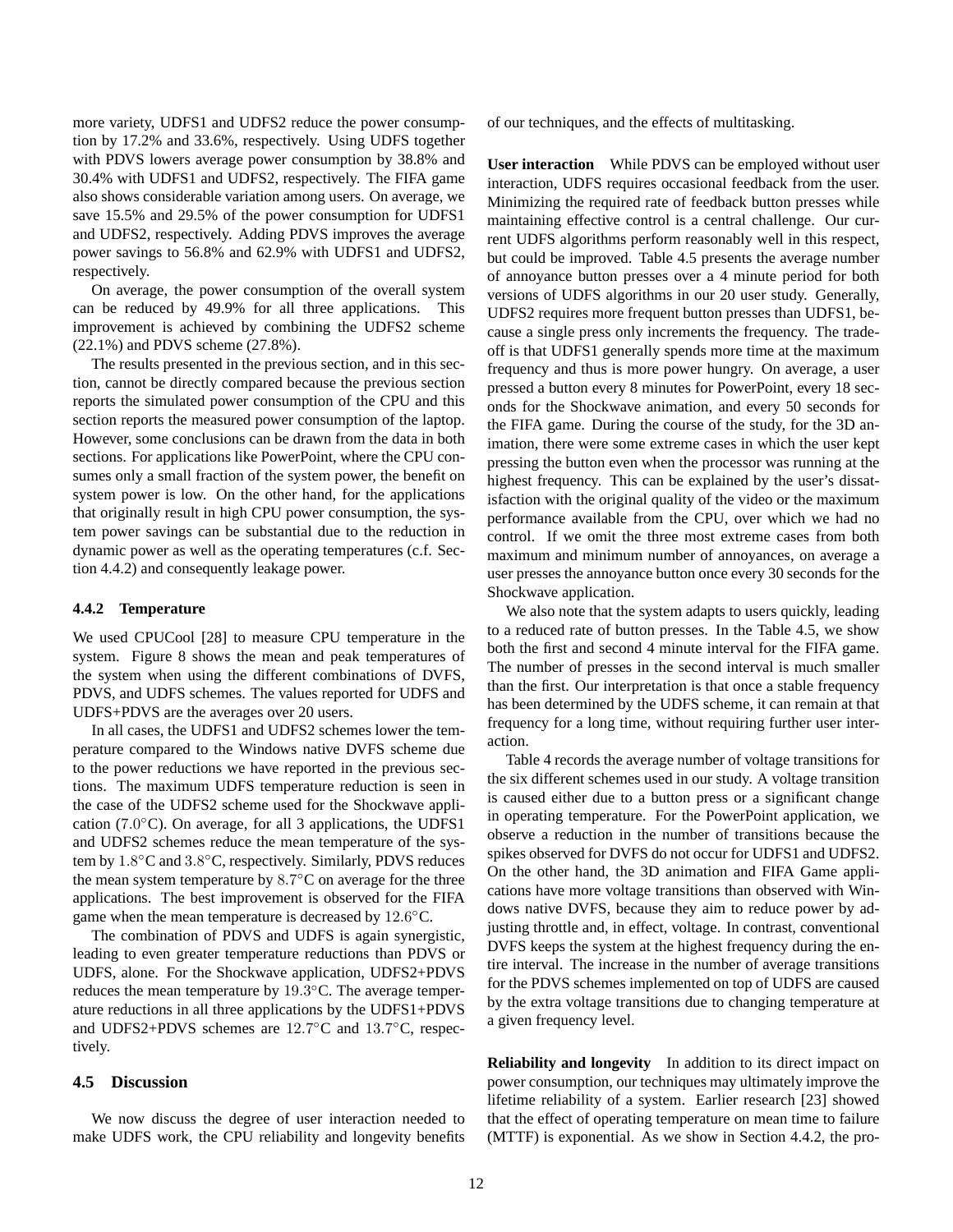

(a) Microsoft PowerPoint







**Figure 8. Mean and peak temperature measurement.**

| <b>Algorithms</b> | PowerPoint | 3D animation | <b>FIFA Game</b> |       |  |
|-------------------|------------|--------------|------------------|-------|--|
|                   | 4 min      | 4 min        | 4 min            | 4 min |  |
| UDFS1             | 0.35       | 11.85        | 5.10             | 3.42  |  |
| UDES <sub>2</sub> | 0.60       | 14.25        | 6.50             | 3.82  |  |

| Table 3. Average number of user events. |  |  |  |  |
|-----------------------------------------|--|--|--|--|
|-----------------------------------------|--|--|--|--|

| Applications     | <b>DVFS</b> | DVFS+PDVS | UDFS1 | $UDFS1+PDVS$ | UDFS <sub>2</sub> | $IDFS2 + PDVS$ |
|------------------|-------------|-----------|-------|--------------|-------------------|----------------|
| PowerPoint+Music | .00         | 1.00      | 4.40  | 4.65         | 6.55              | 6.50           |
| 3D Animation     | $3.00 -$    | 4.00      | 10.30 | 1.50         | 16.3              | 17.55          |
| FIFA Game        | 6.00        | 6.00      | 18.06 | 18.05        | 28.85             | 29.30          |

**Table 4. Number of voltage transitions**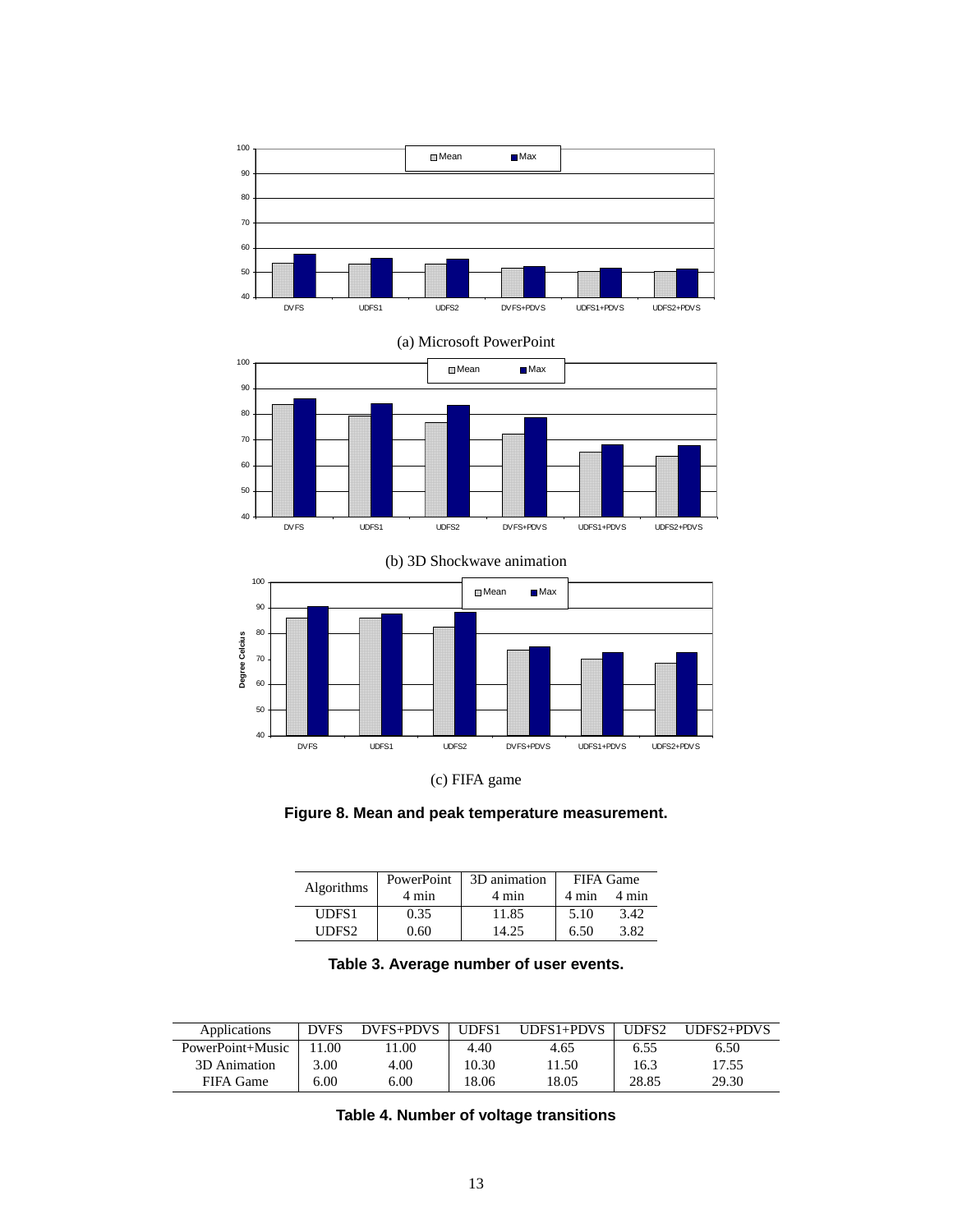posed schemes can reduce the operating temperature by  $13.2^{\circ}$ C on average, thereby potentially reducing the rate of failure due to temperature-dependant processes such as electromigration.

Traditionally, the required supply voltage of a processor is reported at the maximum operating temperature of the system. Therefore, at temperatures below the maximum rated temperature, timing slack exists. As long as the current temperature is below the highest rated operating temperature, the operating voltage can be reduced below the rated operating voltage without reducing reliability below that of the same processor operating at the rated voltage and at the maximum temperature.

**Multitasking** A natural question to ask is whether the extremely simple "press the button" user feedback mechanism we use in UDFS is sufficient for describing user preferences in a multitasking environment. To see the effect of UDFS in a multitasking environment, we conducted a small study ( $n = 8$ ) similar to that of Section 4.2. Instead of several consecutive tasks, the user was asked to watch a 3D animation using the Microsoft Internet Explorer web browser while listening to MP3 music using Windows Media Player in compact mode with visualization.

Figure 9 shows the measured system power improvements compared to Windows DVFS. On average, the power consumption of the overall system is reduced by 29.5% and 55.1% for UDFS1 and UDFS2, respectively. Adding PDVS improves the average power savings to 58.6% and 75.7% for UDFS1 and UDFS2, respectively. Although these results are preliminary, combined with the results from the combined PowerPoint+MP3 task described in Section 4.2, they suggest that the simple feedback mechanism is sufficient in a multitasking environment. It is clearly a better proxy of the user's satisfaction than the CPU utilization of the combined task pool.

## **5 Related work**

Dynamic voltage and frequency scaling (DVFS) is an effective technique for microprocessor energy and power control for most modern processors [12, 4]. Energy efficiency has been a major concern for mobile computers. Fei et. al. [10] proposed an energy aware dynamic software management framework that improves battery utilization for mobile computers. However, this technique is only applicable to highly adaptive mobile applications. Researchers have proposed algorithms based on workload decomposition [6], but these tend to provide power improvements only for memory-bound applications. Wu et al. [29] presented a design framework of a run-time DVFS optimizer in a general dynamic compilation system. The Razor [8] architecture dynamically finds the minimal reliable voltage level. This is similar to the PDVS scheme. However, our approach is completely software-oriented and does not require any architectural modifications and therefore incurs no hardware overhead. Other DVFS algorithms use task information, such as measuring response times in interactive applications [19, 30] as a proxy for the user. Unlike Vertigo [11], we monitor the *user* instead of the application. We focus on the user because our earlier research [13, 17] and the results presented here demonstrate that there is tremendous variability in what different users find acceptable for the same application. Anand et al. in [1] discussed the concept of a control parameter that could be used by the user. However, they focus on the wireless networking domain, not the CPU. Second, it does not propose or evaluate a user interface or direct user feedback. To the best of our knowledge, the UDFS component of our work is the first to employ direct user feedback instead of a proxy for the user.

Dynamic thermal management is an important issue for modern microprocessors due to the high cost of cooling solutions. Previous work has discussed microarchitectural modeling and optimization based on temperature [7, 21, 22]. Liu and Svensson made a trade-off between speed and supply voltage [18]. Brooks [5] proposed dynamic thermal management for high-performance processors. For portable computers, Transmeta's Crusoe [25] and Intel's Pentium-M [12] are notable commercial products that uses innovative dynamic thermal management. To the best of our knowledge, the PDVS component of our work is the first to consider exploiting process variation via per-CPU customization using profiling. In addition, it is the first scheme to consider temperature in voltage level decisions.

## **6 Conclusion**

We have identified processor and user pessimism as key factors holding back effective power management for processors with support for DVFS. In response, we have developed and evaluated the following new, process- and user-adaptive DVFS techniques: process-driven voltage scaling (PDVS) and userdriven frequency scaling (UDFS). These techniques dramatically reduce CPU power consumption in comparison with existing DVFS techniques. Extensive user studies show that we can reduce power on average by over 50% for single taskand over 75% for multitasking-workloads compared to the Microsoft Windows XP DVFS scheme. Furthermore, CPU temperatures can be markedly decreased through the use of our techniques. PDVS can be readily used along with any existing frequency scaling approach. UDFS requires that user feedback be used to direct processor voltage and frequency control. PDVS and UDFS are synergistic. UDFS leads to lower average frequencies and PDVS allows great decreases in voltage at low frequencies.

## **References**

- [1] ANAND, M., NIGHTINGALE, E., AND FLINN, J. Selftuning Wireless Network Power Management. In *The Ninth Annual International Conference on Mobile Computing and Networking (MobiCom'03)* (2003).
- [2] BORKAR, S., KARNIK, T., NARENDRA, S., TSCHANZ, J., KESHAVARZI, A., AND DE, V. Parameter Variations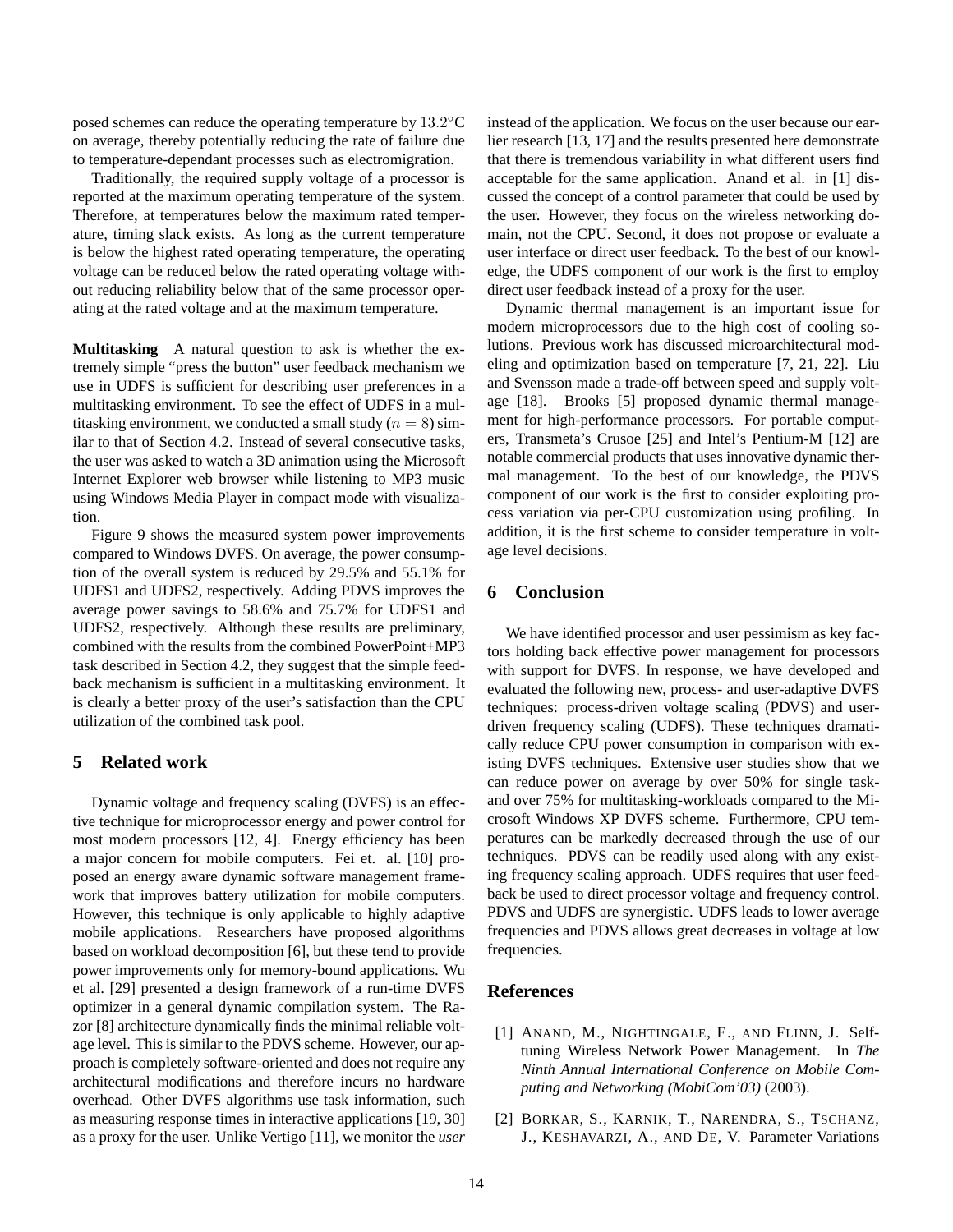

**Figure 9. Power improvement in the multitasking environment.**

and Impact on Circuits and Microarchitecture. In *Proceedings of the ACM/IEEE Design Automation Conference(DAC)* (2003).

- [3] BRAKMO, L. S., O'MALLEY, S. W., AND PETERSON, L. L. TCP Vegas: New Techniques for Congestion Detection and Avoidance. In *Proceedings of the Conference on Communications Architectures, Protocols and Applications* (1994), pp. 24–35.
- [4] BROCK, B., AND RAJAMANI, K. Dynamic Power Management for Embedded Systems. In *Proceedings of the IEEE SOC Conference* (2003).
- [5] BROOKS, D., AND MARTONOSI, M. Adaptive Thermal Management for High-Performance Microprocessors. In *Workshop on Complexity Effective Design* (2000).
- [6] CHOI, K., SOMA, R., AND PEDRAM, M. Dynamic Voltage and Frequency Scaling based on Workload Decomposition. In *Proceedings of The 2004 International Symposium on Low Power Electronics and Design (ISLPED '04)* (2004), ACM Press, pp. 174–179.
- [7] COHEN, A., FINKELSTEIN, F., MENDELSON, A., RO-NEN, R., AND RUDOY, D. On Estimating Optimal Performance of CPU Dynamic Thermal Management. *IEEE Computer Architecture Letters 2*, 1 (2003), 6.
- [8] ERNST, D., KIM, N. S., DAS, S., PANT, S., PHAM, T., RAO, R., ZIESLER, C., BLAAUW, D., AUSTIN, T., AND MUDGE, T. Razor: A Low-Power Pipeline Based on Circuit-Level Timing Speculation. In *ACM/IEEE International Symposium on Microarchitecture (MICRO)* (2003).
- [9] FALL, K., AND FLOYD, S. Simulation-based comparisons of Tahoe, Reno and SACK TCP. *SIGCOMM Computer Communication Review 26*, 3 (1996), 5–21.
- [10] FEI, Y., ZHONG, L., AND JHA, N. K. An Energy-aware Framework for Coordinated Dynamic Software Management in Mobile Computers. In *IEEE/ACM Int. Symp. on Modeling, Analysis and Simulation of Computer and Telecommunication Systems* (2004).
- [11] FLAUTNER, K., AND MUDGE, T. Vertigo: Automatic performance-setting for linux. In *Proceedings of the 5th Symposium on Operating Systems Design and Implementation (OSDI)* (December 2002).
- [12] GOCHMAN, S., AND RONEN, R. The Intel Pentium M processor: Microarchitecture and Performance. In *Intel Technology Journal* (2003).
- [13] GUPTA, A., LIN, B., AND DINDA, P. A. Measuring and understanding user comfort with resource borrowing. In *Proceedings of the 13th IEEE International Symposium on High Performance Distributed Computing (HPDC 2004)* (June 2004).
- [14] INTEL CORPORATION. Intel Pentium M Datasheet. http://developer.intel.com/design/mobile/pentiumm/documentation.ht
- [15] INTEL CORPORATION. Intel Pentium M Processor Thermal Management. http://www.intel.com/support/processors/mobile/pm/sb/CS-007971.htm.
- [16] JAIDER, M. Notebook Hardware Control Personal Edition. http://www.pbus-167.com/chc.htm/.
- [17] LIN, B., AND DINDA, P. Putting the user in direct control of cpu scheduling. Tech. Rep. NWU-EECS-06-09, Department of Electrical Engineering and Computer Science, Northwestern University, August 2006.
- [18] LIU, D., AND SVENSSON, C. Trading Speed for Low Power by Choice of Supply and Threshold Voltages. In *IEEE J. Solid-State Circuits* (1993), vol. 28, pp. 10–17.
- [19] LORCH, J., AND SMITH, A. Using User Interface Event Information in Dynamic Voltage Scaling Algorithms. In *Technical Report UCB/CSD-02-1190, Computer Science Division, EECS, University of California at Berkeley, August 2002.* (2002).
- [20] MICROSOFT CORPORATION. Performance Logs and Alerts overview. http://www.microsoft.com/windows2000/en/advanced/help/.